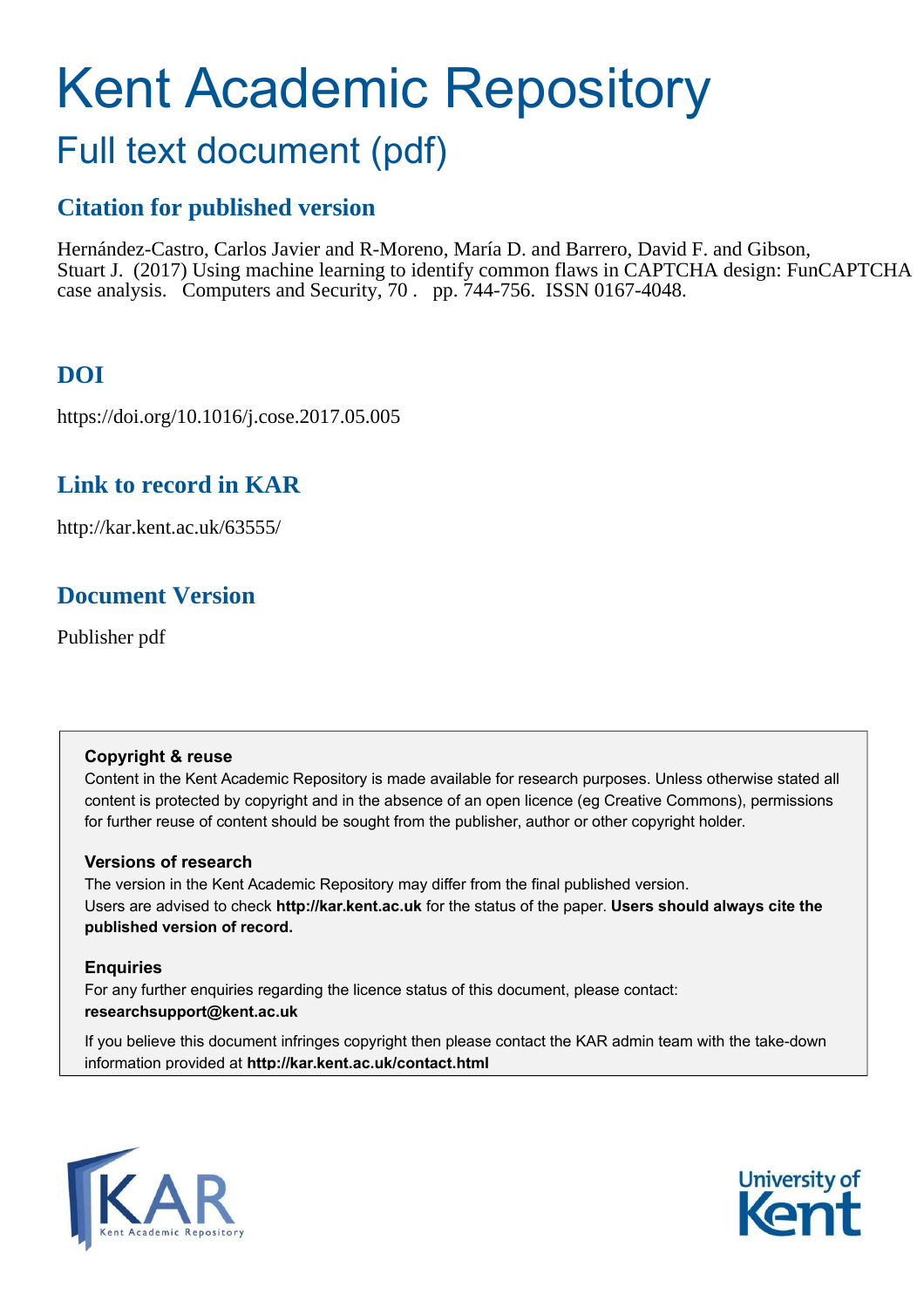### **ATICLE IN P**

COMPUTERS & SECURITY ■ (2017)



Available online at [www.sciencedirect.com](http://www.sciencedirect.com/science/journal/01674048)

### **ScienceDirect**

**Computers**  $\mathbf{a}$ **Security** 

#### journal homepage: [www.elsevier.com/locate/cose](http://www.elsevier.com/locate/COSE)

### Using machine learning to identify common flaws in CAPTCHA design: FunCAPTCHA case analysis

### *Carlos Javier Hernández-Castro [a,](#page-0-0) [\\*,](#page-0-1) María D. R-Moreno [b](#page-0-2) , David F. Barrero [b](#page-0-2) , Stuart Gibson [c](#page-0-3)*

<sup>a</sup> *Complutense University, Madrid, Spain*

<sup>b</sup> *Alcalá University, Madrid, Spain*

<sup>c</sup> *University of Kent, Canterbury, UK*

#### ARTICLE INFO

*Article history:* Received 8 June 2016 Received in revised form 28 February 2017 Accepted 16 May 2017 Available online

*Keywords:* HIP CAPTCHA Machine learning Gender classification Side-channel attack

#### ABSTRACT

Human Interactive Proofs (HIPs  $^1$  $^1$  or CAPTCHAs  $^2$  $^2$ ) have become a first-level security measure on the Internet to avoid automatic attacks or minimize their effects. All the most widespread, successful or interesting CAPTCHA designs put to scrutiny have been successfully broken. Many of these attacks have been side-channel attacks. New designs are proposed to tackle these security problems while improving their human interface. FunCAPTCHA is the first commercial implementation of a gender classification CAPTCHA, with reported improvements in conversion rates.This article finds weaknesses in the security of FunCAPTCHA and uses simple machine learning (ML) analysis to test them. It shows a side-channel attack that leverages these flaws and successfully solves FunCAPTCHA on 90% of occasions without using meaningful image analysis. This simple yet effective security analysis can be applied with minor modifications to other HIP proposals to check if they leak enough information as to allow simple side-channel attacks.

© 2017 Elsevier Ltd. All rights reserved.

#### 1. Introduction

Free on-line services have become prevalent since the broad deployment of the Internet in the late 90s. The abuse of such services, using automated methods, is the first step towards more sophisticated attacks that can result in substantial revenue for the attackers (as *twitterbots* that push products, people or false news on *Twitter*; automatic voters for different prize-awarding sites; abuse of social networks; abuse of free cloud computing services or on-line ticket selling services, and many others).

[Naor \(1996\)](#page-11-0) was the first to propose a theoretical security framework based on the idea of using problems that could be solved easily by humans but were thought to be hard for computers. He offered some suggestions for such problems: gender classification, facial expression understanding (happy/sad), filling in words in sentences, etc. A few of his suggestions were subsequently used to create real CAPTCHAs, whilst other pioneers developed alternative designs, all based on theoretically hard-AI problems. Researchers at  $CMU<sup>3</sup>$  $CMU<sup>3</sup>$  $CMU<sup>3</sup>$  improved the idea, listing the desirable properties for CAPTCHAs, and presenting their own design [\(von Ahn et al., 2003\)](#page-11-1).

0167-4048/© 2017 Elsevier Ltd. All rights reserved.

<sup>\*</sup> *Corresponding author.*

*E-mail address:* [chernandez@ucm.es](mailto:chernandez@ucm.es) (C.J. Hernández-Castro).

<sup>&</sup>lt;sup>1</sup> Human Interaction Proof, or also Human Interactive Proof.

<sup>&</sup>lt;sup>2</sup> Completely Automated Public Turing test to tell Computers and Humans Apart.

<sup>&</sup>lt;sup>3</sup> Carnegie Mellon University.

<span id="page-1-0"></span>http://dx.doi.org/10.1016/j.cose.2017.05.005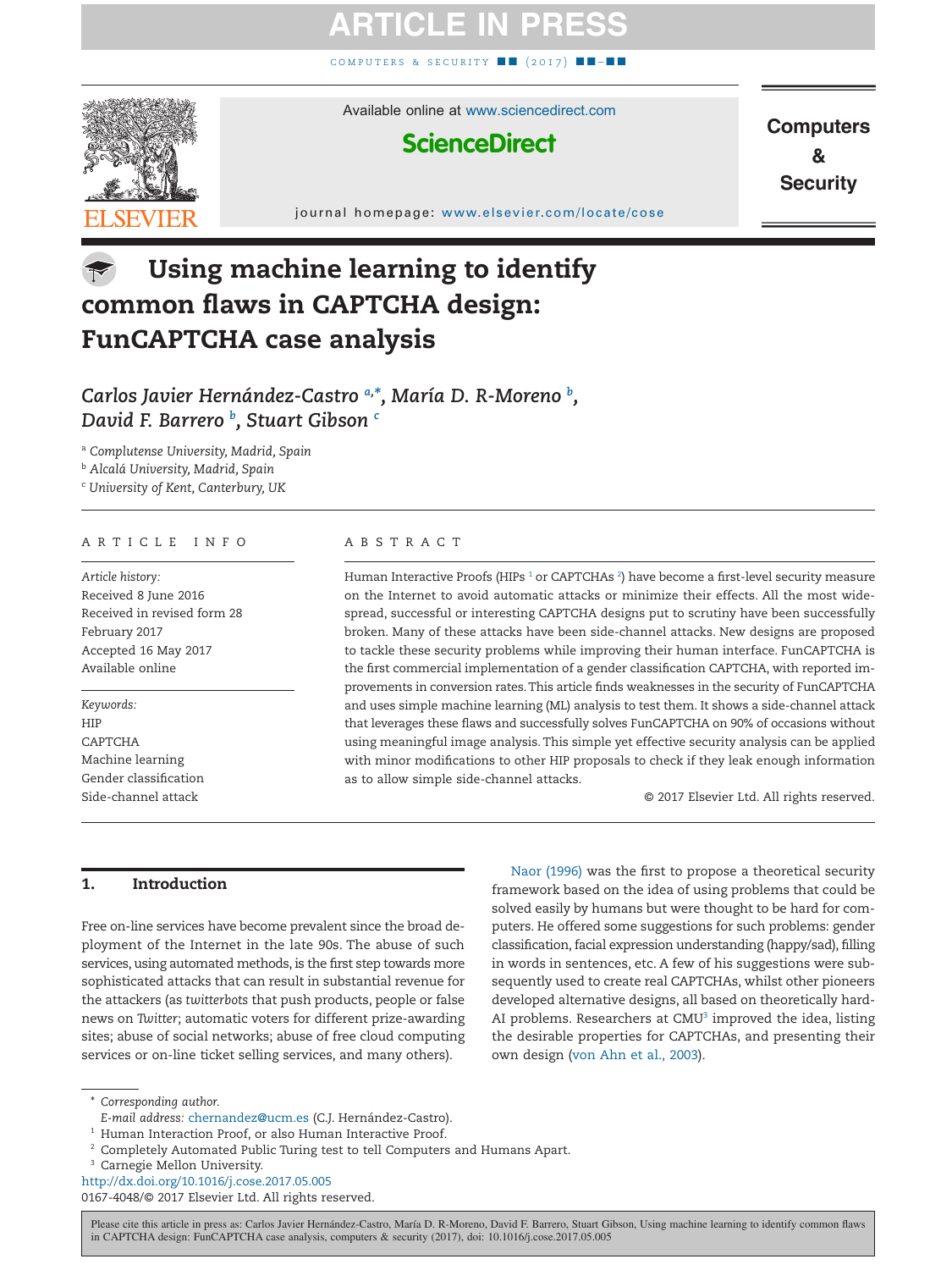### **ARTICLE IN PRESS**

<span id="page-2-0"></span>This was the trend during the 2000s decade that saw the publication of many new techniques enabling the breaking of text-based word-image CAPTCHAs. Some of these techniques relate to one particular CAPTCHA, or family of CAPTCHAs, while others target a broader range. Among the best known are.

In the next decade, there was a lot of research on new techniques, enabling the breaking of text-based CAPTCHAs based on the problem of optical character classification (OCR). These attacks were not based on improvements in the state of the art of OCR. Instead, they made clever use of some very simple properties of the images comprising the challenge set. These properties allowed the attackers to partially reverse the distortions applied to the characters and, in conjunction with other design flaws, gave sufficient information to break these CAPTCHAs, sometimes using very simple techniques as edge detection, flood-fill variants, thresholding, shape-matching, clustering, shrink and fill segmentation, principal component analysis, independent component analysis, horizontal and vertical histograms, skeletonization, erosion and dilation and pattern matching [\(Mohamed et al., 2013, Zhu et al., 2010,](#page-11-2) [Yan](#page-11-3) [and El Ahmad, 2008b, Wilkins, 2010, Wieser, 2007, Hindle et al.,](#page-11-3) [2008,](#page-11-3) [Yan and El Ahmad, 2008a,](#page-11-4) [Harry "Dark SEO, 2008a, 2008b,](#page-11-5) [Santamarta, 2008, Bursztein et al., 2011\)](#page-11-5). The reaction from various companies was to increase the distortion levels, creating very tough HIPs even for humans [\(Fidas et al., 2011\)](#page-10-0). Researchers started seeking new ideas for their CAPTCHA designs, looking into other subfields of artificial intelligence (AI), in particular into some of the different problems of computer vision: image classification, object classification and scene interpretation. The most frequently used idea was image classification. Warner proposed selecting photos of kittens to tell computers and humans apart [\(Warner, 2009\)](#page-11-6). The HumanAuth CAPTCHA asked the user to distinguish between pictures depicting a nature-related scene (e.g. a flower, grass, the sea) and pictures of human-made objects (e.g. a clock, a boat, or Big Ben). Similarly, the creators of ASIRRA [\(Elson et al., 2007\)](#page-10-1) based it on cat/dog image classification problem, using a large database of "more than 3 million photos". Currently, "No CAPTCHA" reCAPTCHA (by Google) asks the user to pick images related to different categories or to select parts of an image pertaining to a category.

These schemes have been broken, many times through sidechannel attacks that did not solve the base problem [\(Santamarta,](#page-11-7) [2008, Tam et al., 2008, Hindle et al., 2008, Yan and El Ahmad,](#page-11-7) [2008a, 2008b, Harry "Dark SEO, 2008b, Hernández-Castro et al.,](#page-11-7) [2010, Hernandez-Castro et al., 2009b, Hernández-Castro et al.,](#page-11-7) [2015,](#page-11-7) [Hernandez-Castro and Ribagorda, 2009a\)](#page-11-8), and in other occasions using small improvements or state-of-the-art ML algorithms [\(Golle, 2009; Sivakorn et al., 2016\)](#page-11-9).The recent advance in automatic image classification also poses a risk to imageclassification CAPTCHAs [\(Ciregan et al., 2012; Goodfellow et al.,](#page-10-2) [2013; Krizhevsky et al., 2012; LeCun et al., 1998\)](#page-10-2), and although some research has been done on the limits of these algorithms [\(Goodfellow et al., 2014\)](#page-11-10) and some propose to use them to build new CAPTCHAs [\(Osadchy et al., 2017\)](#page-11-11), DL<sup>[4](#page-1-0)</sup> can cur-

<sup>4</sup> Deep Learning, or very deep neural networks, that typically include convolutional layers (DCNNs) if they are dealing with images.

rently be a threat to them. Other proposals have appeared recently and await scrutiny. Some of these are based on different tasks in image classification [\(Vikram et al., 2011\)](#page-11-12), like artificial vs human face classification [\(D'Souza et al., 2012\)](#page-10-3). Recent proposals enhance the typical OCR/text-based HIP [\(Alsuhibany,](#page-10-4) [2011\)](#page-10-4). Another current trend is to try to analyse different client metrics to detect possible access from bots, self-named as "behavioural", even though what they measure is typically a series of metrics dependent on the platform of the client for client fingerprinting – as *No CAPTCHA reCAPTCHA* by *Google*, NuCAPTCHA, BadBehaviour or Mollom CAPTCHA. These proposals avoid, in some cases, to show a typical CAPTCHA, and use them when there is insufficient data. Other proposals use the same behaviour analysis to vary the difficulty of the CAPTCHA presented to the user.All of these schemes have been so far proprietary. They have the added drawback that these behavioural and client metrics are all taken remotely on the client's machine. These CAPTCHA authors try to protect their measurement algorithms with obfuscation. This paradigm is known as *Security by Obscurity*, and has a long tradition of failure [\(Anderson, 2002; Hoepman and Jacobs, 2007; Swire, 2004\)](#page-10-5). IT security history suggests that this is not a sound way to go.

During these years, those CAPTCHAs and CAPTCHA proposals that have gotten the interest of the researchers – might it have been because of their originality, their commercial success, or widespread use – and that have been scrutinized have been found vulnerable to attacks.These attacks have been either side-channel attacks or ML attacks that have used the intended path of attack. New CAPTCHAs keep appearing, some of which use original ideas, either applied to known CAPTCHA types, or based on completely new paradigms. Known attacks are typically not applicable to them. Thus, they await scrutiny from the IT security community. It is important to assess their security, and even more, to find ways to assess semiautomatically a basic security level for new CAPTCHA designs.

FunCAPTCHA is an original CAPTCHA implementation that claims better strength and usability than a typical wordclassification CAPTCHA. FunCAPTCHA is not the first CAPTCHA design to be based on image orientation and gender classification [\(Gossweiler et al., 2009, Kim et al., 2010](#page-11-13) and [Kim et al.,](#page-11-14) [2014](#page-11-14) respectively). However, to the best of our knowledge, it is the first readily available gender classification CAPTCHA system in production. The general problem of face identification and interpretation can be considered currently unsolved by ML, as "bad" inputs, like partial pictures of faces from an angle, faces partially covered, faces with different garments (glasses, hats, etc.) or facial expressions are still considered a problem. It is possible to assume a similarly higher difficulty in classifying the gender of faces that are similarly "bad". Furthermore, FunCAPTCHA uses synthetic images, which allows its designers to choose creation parameters that are the most difficult for a ML classifier.

In this article we demonstrate a novel attack against FunCAPTCHA. Our attack does not follow the intended path of attack by a gender classification CAPTCHA like FunCAPTCHA. We neither perform sophisticated image analysis nor use novel ML techniques. Instead, we perform a basic security analysis of it, finding flaws that might enable a side-channel attack. We then proceed to assess their real impact on the Security of FunCAPTCHA using ML.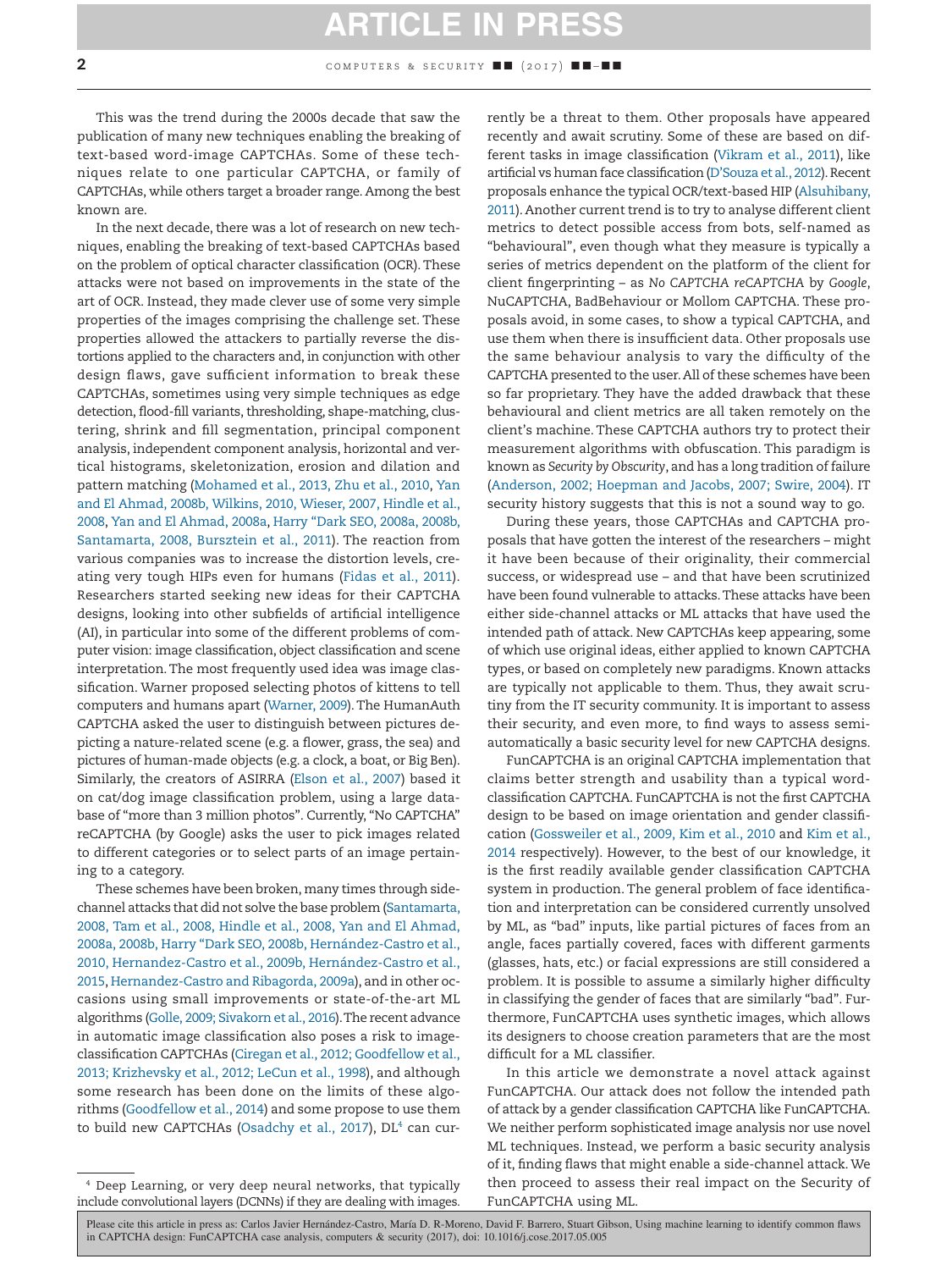### **ARTICLE IN PR**

Flaws that allow side-channel attacks are common in new CAPTCHA designs. Many CAPTCHA designers, following the paradigm introduced by Naor and Von Ahn [\(Naor, 1996; von](#page-11-0) [Ahn et al., 2003\)](#page-11-0), have presented proposals based on problems that they consider to be AI-hard. As most AI problems have not been formalized, we have yet to prove that these problems are AI-hard.Worse, a CAPTCHA by design presents a subset of what can be considered the full problem. This subset might not be representative of the whole problem. In particular, it might not be as hard for AI. It might significantly alter the proportion of weak, easy to solve challenges. It might discard the most complex examples. If any of these are the cases, it might fall to side-channel attacks that do not deal at all with the base problem. Thus, this type of analysis is important for new CAPTCHA designs. We propose here a simple way of doing it and show its results for FunCAPTCHA.

In the following sections, we introduce FunCAPTCHA and then proceed to discuss its possible design flaws (Section 3). In Section 5 we test how different well-known ML algorithms can be used to exploit these flaws. In Section 6 we check if our previous positive results can be turned into a novel attack. We proceed to implement it and analyse its performance (Section 7), showing that it passes FunCAPTCHA on 90% of occasions. We then discuss some possible countermeasures to our attack and similar attacks (Section 8). We finish by presenting our conclusions.

#### 2. FunCAPTCHA

FunCAPTCHA tests are of two different main types, each one appearing roughly 50% of the time. The first type requires the

user to rotate in 40° increments an image until it is in its correct vertical orientation.This idea is not new [\(Gossweiler et al., 2009\)](#page-11-13) and has known drawbacks [\(Zhu et al., 2010\)](#page-11-15) that make it of little interest.

The second type of challenges is a gender classification challenge that requires the user to select a picture of a female face among 8 pictures and drag and drop it to the centre of a  $9 \times 9$ tile box. Because of its novelty, this is the test that interests us and that we will study in this article.

Each of these two types of CAPTCHA has subtypes depending on how many tests are performed sequentially to pass the CAPTCHA. In our tests, the whole CAPTCHA challenges have consisted of either 1, 3 or 5 tests.

FunCAPTCHA has implemented different versions of the gender classification test over time [\(Table 1\)](#page-2-0). We are aware of at least four different versions: using real human models, rendering different 3D facial models in 2D in colour, using only one model per gender in colour, and rendering them in greyscale. Why the FunCAPTCHA designers did these changes is uncertain.

Apart from its security, another strong point according to FunCAPTCHA marketing is that it offers a significantly higher conversion rate than other CAPTCHAs, as "FunCaptcha has a 96% completion rate" and "is completed 28% more than twistylettered CAPTCHAs".

FunCAPTCHA presents a last fake test in which it asks the user to move the icon representing its favourite activity to the centre (possibilities beingTV, sports, etc.).An example is shown in Table 2.The user's answer does not affect the outcome of the challenge. From an IT security standpoint, we do not understand the value of this question.After contacting FunCAPTCHA designers, they comment that this test is not render for

<span id="page-3-0"></span>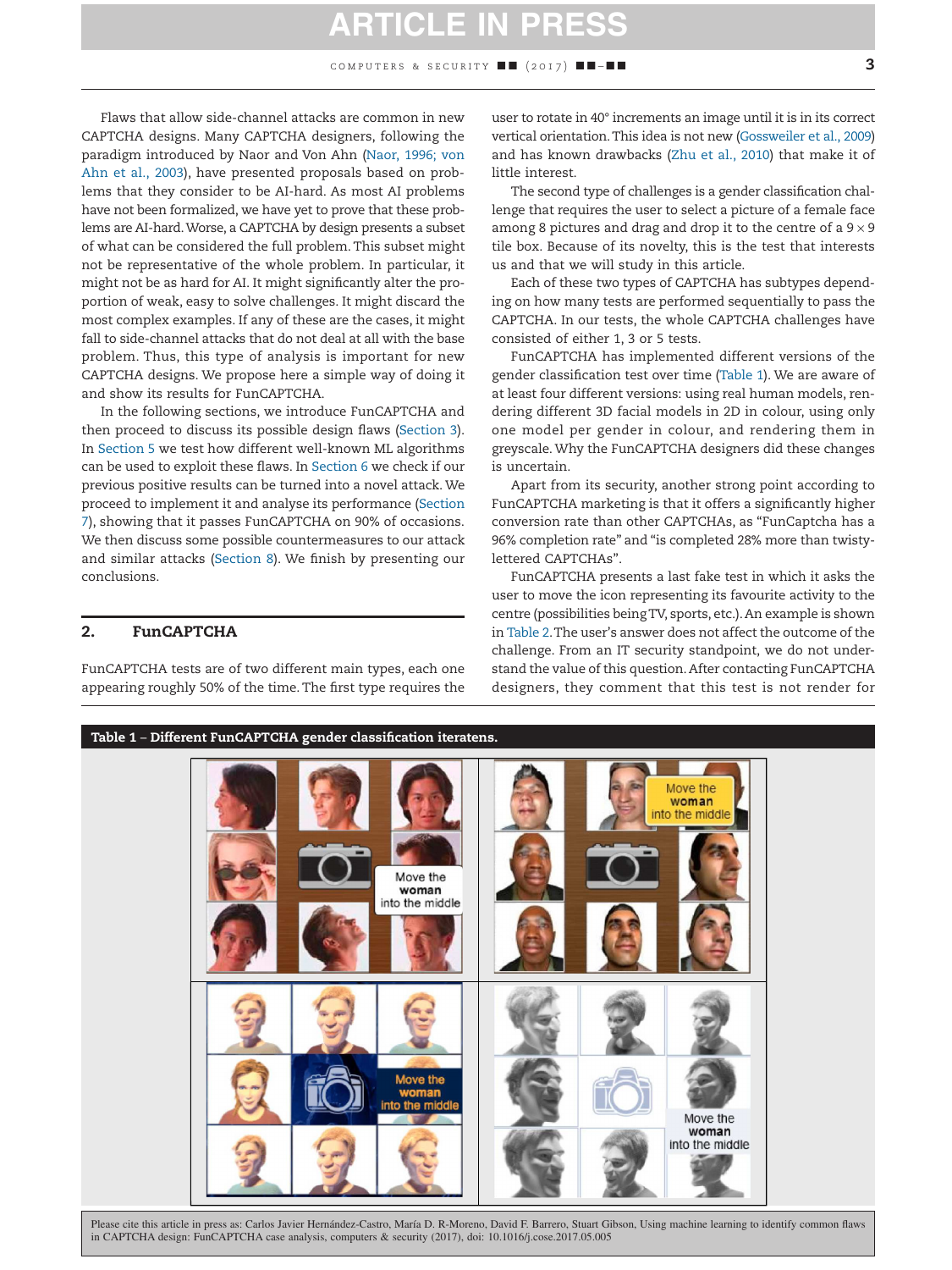### **ARTICLE IN P**

#### 4 **computers & security**  $\blacksquare$   $(2017)$   $\blacksquare$   $\blacksquare$



security reasons, but for UI reasons: "[it is] better to give the user something to do rather than make them look at a loading bar or spinner".

#### 3. FunCAPTCHA design analysis

We analysed FunCAPTCHA from the viewpoint of an attacker that wants to bypass it as a means to gain access to some online service. Thus, we did not register with the API of FunCAPTCHA, nor installed a client in our machines. We analysed its protocol directly from the browser, using HTTP analysis tools.

#### *3.1. FunCAPTCHA initial analysis*

The most basic challenge of FunCAPTCHA consists of a single gender classification test. It is correct to argue that a challenge with a 12.5% brute-force success rate ( $\frac{1}{8}$ ) is weak (0.6%) is enough to consider a CAPTCHA broken [\(Zhu et al., 2010\)](#page-11-15), even though we do not know in what cases FunCAPTCHA decides that this simple challenge is enough. The chances of passing the 3- and 5-test challenge by brute-force would be 1.5% and 0.003% respectively. Only the 5-test challenge has a strength against brute-force attacks good enough for a production CAPTCHA. We do not know whether the shorter tests are just for demonstration purposes, so even though we will analyze all cases, we will focus on the results of the 5-test challenge. Given that the typical time to complete it is around 15 s, we do not think that a version of FunCAPTCHA with more tests per challenge would have the same conversion rates.

It seems that FunCAPTCHA relies on some tracking, maybe based on IP tracking, to *harden* the test after a user sends a wrong answer. FunCAPTCHA authors later confirmed this extreme.They claim to use "other ways to trace a user's identity besides IP", and that because of this, the 1-test challenge does not pose a risk, as a bot (with low accuracy) would be identified.

<span id="page-4-1"></span><span id="page-4-0"></span>During our analysis, we found that FunCAPTCHA is using several obfuscation techniques to try to prevent its analysis. Some of these techniques are JavaScript code obfuscation at

two levels, cyphering its communications using the AES<sup>[5](#page-3-0)</sup> cypher in Counter-mode for the transmission of some values (in addition to using HTTPS), obfuscating the order in which it deploys the face images on the client's browser and using 2-level of cross-domain IFrame nesting to prevent easy JavaScript debugging. Each of these measures was rendered at least partially useless after the following findings:

- 1. It was possible to partially revert JavaScript code obfuscation, as a different JavaScript code was found thanks to caches and using a smaller version name.
- 2. FunCAPTCHA uses the AES library from Chris Veness (which can be found at [http://www.movable-type.co.uk/scripts/](http://www.movable-type.co.uk/scripts/aes.html) [aes.html\)](http://www.movable-type.co.uk/scripts/aes.html). Even though this AES library is protected by a MIT license and requests a link to the original page and the original copyright notice, we were not able to find those in FunCAPTCHA's site. Thanks to this finding, it was possible to easily decipher its communications. In particular, it was possible to see that the value of the form attribute *guess* was being used to send back the answers to FunCAPTCHA after each drag and drop. Its value was cyphered using AES in Counter mode, initialized with a value partially time dependent and partially pseudo-random.This value was transmitted with the cyphered answer to allow for its decyphering at the FunCAPTCHA server. The key used for cyphering was the *session\_token*, passed from the FunCAPTCHA server to the client during the initial set-up of the test.
- 3. The other three obfuscation measures were all bypassed by using a real browser to analyse and later bypass the CAPTCHA. More details about this in Section 6.

The reasoning for some of these obfuscation measures is not clear. As an example, encoding the answers using AES with a key already delivered from the server does not increase its security. Other measures are more of a nuisance to some analysis that a real impediment to any attacker. After contacting FunCAPTCHA designers, they claim that "obfuscation is asymmetrical effort" that is "effective at slowing down the progress of attackers". We think this is at least controversial, especially

<sup>&</sup>lt;sup>5</sup> Advanced Encryption Standard, or Rijndael, an algorithm and specification for the encryption of electronic published by US NIST.

Please cite this article in press as: Carlos Javier Hernández-Castro, María D. R-Moreno, David F. Barrero, Stuart Gibson, Using machine learning to identify common flaws in CAPTCHA design: FunCAPTCHA case analysis, computers & security (2017), doi: 10.1016/j.cose.2017.05.005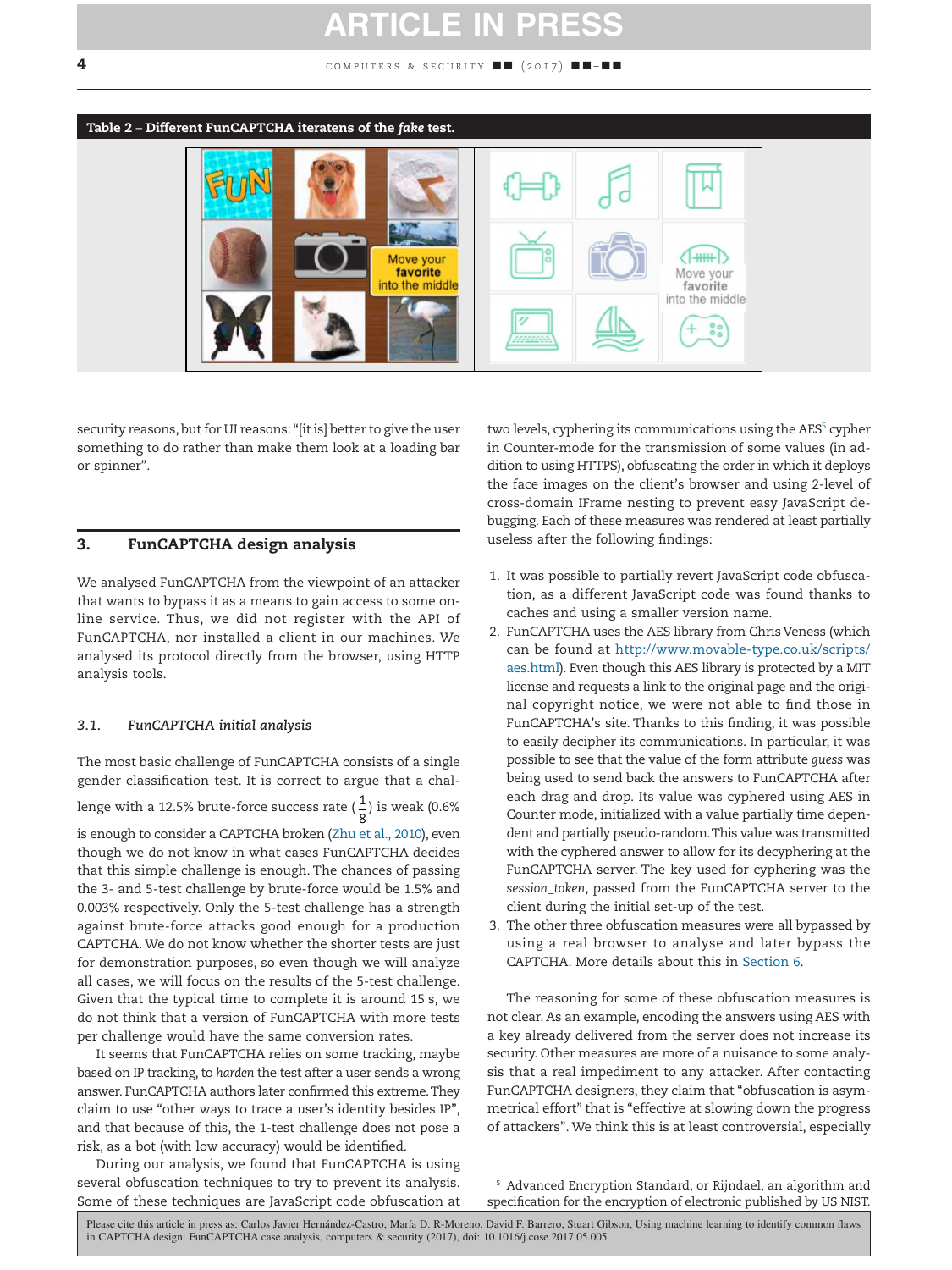<span id="page-5-1"></span>given browser automation tools and open-source browsers. Our attack, that can be easily modified to bypass the obfuscation, is an example of this.

#### *3.2. FunCAPTCHA image repository*

Soon we knew enough of the client–server communications protocol as to download several hundreds of images from FunCAPTCHA. After downloading 500 images, we calculated the MD5[6](#page-4-0) and SHA1[7](#page-4-1) Cryptographic hash functions for all the images downloaded, using them as a simple fingerprint of the file contents. We found 0 coincidences. The fact that there is no real image repetition was somehow surprising, as many of the faces look quite similar to the eye.

This leads us to affirm that FunCAPTCHA does render the 3D model each time using different parameters: different angle, illumination and distance (field of view), so that no two images are identical at the bit level.This initially looks as a sound implementation decision for FunCAPTCHA.

#### *3.3. FunCAPTCHA protocol analysis*

Even though FunCAPTCHA uses several obfuscation mechanisms, it was possible to relate its client–server communications to the different events happening at the browser. The communications cyphered with AES were easily deciphered. We were able to easily analyse the FunCAPTCHA communications protocol.

This allowed us to know whether a particular challenge was of the orientation type or of the gender classification type (i.e. if the value of the parameter *challengeURL* was 001 or 002 respectively), to know how to request the different components of a challenge to the server (POST petition at [https://](https://funCAPTCHA.co/fc/gfct/) [funCAPTCHA.co/fc/gfct/](https://funCAPTCHA.co/fc/gfct/) including the variables *token* and *sid* among other sent before), how to send our answer to the server (POST to <https://funCAPTCHA.co/fc/ca/> sending the variable *guess* encoded with AES), and how to know when such answer is complete (all tests were answered) and correct (*"response": "answered", "solved": true, …*).

It is important to note that, when the answer is incorrect, the server returns:

{"response":"answered","solved":false,"incorrect \_guess":4,"score":3}'

Where *incorrect\_guess* is the ordinal of the answer that was wrong.This is not a sound idea, as it allows an attacker to know which tests within a full challenge have been correct, and thus, to correctly label a subset of the images of the challenge and gain knowledge for other attacks. This makes it easier for an attacker create a labelled training set.

Using a proxy, we were able to programmatically intercept the communications between the client (browser) and the server. This allowed us to determine what type of challenge we were facing – rotation or gender classification – and also how many tests it contained. When we were dealing with a gender classification task, we were also able to download the challenge images. Finally, it allowed us to easily know whether the answers sent to FunCAPTCHA were correct or not according to their servers.

#### 4. FunCAPTCHA design flaws

At this point of our research, we could list some decisions of the FunCAPTCHA design that might be key to its security:

- 1. It uses only one male and one female 3D model.
- 2. The model does not show facial expressions nor other distortions, as the addition of glasses, different haircuts, etc.
- 3. Even though the served 2D images do not repeat at the bit level, some of them *look* similar or very similar to images shown before.
- 4. The background is always plain white.
- 5. The images do not have the same distance from the model. For example, there are images that include the shoulders, others show the neck partially, and others show mostly only the face. The field of view changes from image to image.

A common mistake in novel CAPTCHA designs is that the problem presented by the CAPTCHA is not as strong as the AI problem in which it is based [\(Hindle et al., 2008, Yan and El](#page-11-16) [Ahmad, 2008a, 2008b, Harry "Dark SEO, 2008b, Hernández-Castro](#page-11-16) [et al., 2010, Hernandez-Castro et al., 2009b, 2011, 2014\)](#page-11-16). Just by analysing the raw tests and challenges of a CAPTCHA, it is difficult to know whether they have been carefully selected or crafted to be hard against ML or not. We wanted to know if this might be the case with FunCAPTCHA, and we wanted to check it in a way that might be extensible to other CAPTCHAs.

Even given the limited number of models and rendering parameters, it is true that visually, there is no apparent way to algorithmically classify male from female pictures.The number of white pixels is more affected by the distance than any other factor.The histogram of the use of the different grey shades used does not seem significantly different in both cases. The head of the male model is larger than the head of the female model, but given that the distance and field of view changes randomly, a histogram of white pixels or shades of grey will probably not be relevant for classification. This seems to be the result of some thought put into the CAPTCHA design and analysis, and possibly this pushed the evolution of FunCAPTCHA through time.

To check whether this is the case, we employed a simple classifier with the aim of distinguishing male faces from female faces. We wanted to check whether the similarities of the FunCAPTCHA images would allow a classifier to efficiently distinguish male vs. female images if fed with very simple statistics from the images.

To test this hypothesis, we downloaded and manually classified 4320 images from FunCAPTCHA. Note that this was not strictly necessary, it would have been possible to solve the 1-test challenges with  $\frac{1}{8}$  = 12%, and use these solved challenges as a training set. Yet during our initial experiments with FunCAPTCHA, it was only serving the 3-test and 5-test challenges, which would have made it quite slow for us to get the training set size we wanted. Of those 4320 images, only 535

<sup>6</sup> Message Digest 5, a widely used hash function producing a 128 bit hash value.

<span id="page-5-0"></span> $7$  Secure Hash Algorithm 1, a 160-bit cryptographic hash function designed by the US NSA and published by the US NIST.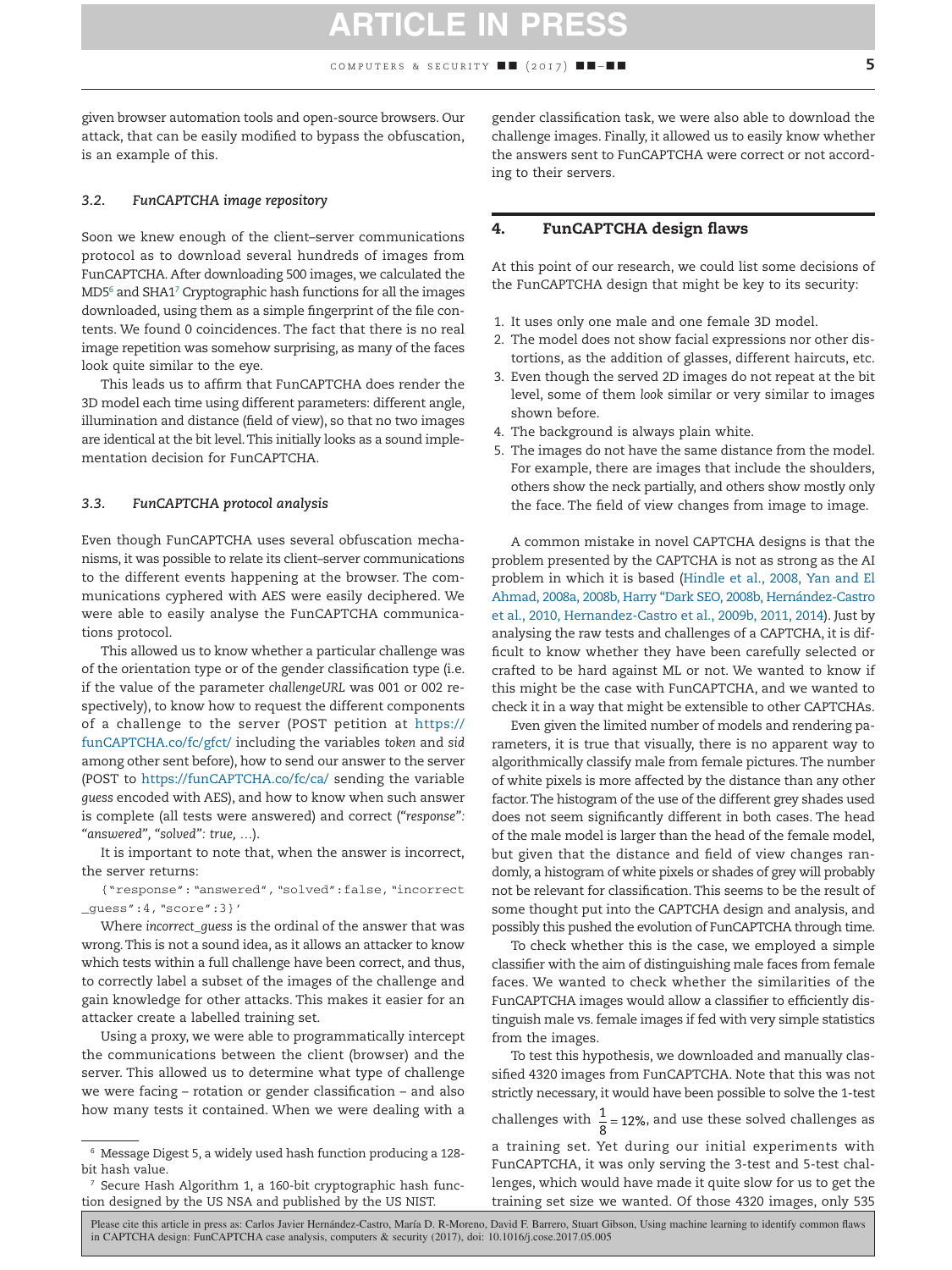### **ARTICLE IN P**

<span id="page-6-0"></span>**6 computers & SECURITY ■■ (2017) ■■ ■** 



were images of females (not exactly 1 in 8 due to some timeouts during the downloads). We used these images to extract some very basic statistical information from them: the percentage of white pixels; the histograms of the use of different grey intensities, in groups of 5, 10, 15 and 25 intervals; and the size of the image compressed with JPEG<sup>[8](#page-5-0)</sup> using different quality factors (from *quality* = 0 to 100).

Initially, we decided to use the *k*-nearest neighbours algorithm. *k*NN has little parametrization: the number of neighbours searched, how the weights are calculated regarding the distances and the algorithm to use for the search. *k*NN is a good representation of the idea of classifying by finding similarities between examples. It can also show the previous known examples that are found to be *similar* to the one being classified. This allows checking if the metrics and distances are relevant for the classification we are trying to achieve.

We *trained k*NN using all the manually classified images. To test it, we downloaded an additional 148 challenges, each one composed of 5 tests (except of a few download errors). We proceeded with a semi-exhaustive search trying different values for *k* and the rest of the parameters. We ordered the results by their Cohen's *κ* statistic values. We chose this statistic as

it measures a classifier against the expected accuracy, which is more relevant for such an unbalanced training data than just the accuracy. The best result was typically obtained selecting only the closest neighbour, reaching an accuracy of 97% and a *κ* statistic of 0.84 when tested on new images.

We run our experiment again to show the closest image to each unknown image.The result of this experiment can be partially seen in [Table 3.](#page-5-1) In this table, the first six rows represent a test image and the value of its different metrics, and the next six rows are the training image representing the corresponding *class* (i.e. the closest image to the test one) and the same metrics for that training image. The metrics, in order of appearance from higher to lower, are: the number of white pixels (% from maximum), histogram of grey-scales used divided in 5 bins, 15 and 25 bins, and the sizes of the image compressed with JPEG and different quality settings. [Table 3](#page-5-1) shows two wrongly and two correctly classified images, and the closest one to each query.

#### 5. Exploit of FunCAPTCHA design flaws using machine learning

*k*NN is possibly the simplest ML algorithm. We wondered whether other ML algorithms, using the same metrics, would

 $^{\rm 8}$  Joint Photographic Experts Group, which created a standard and method for lossy compression of images.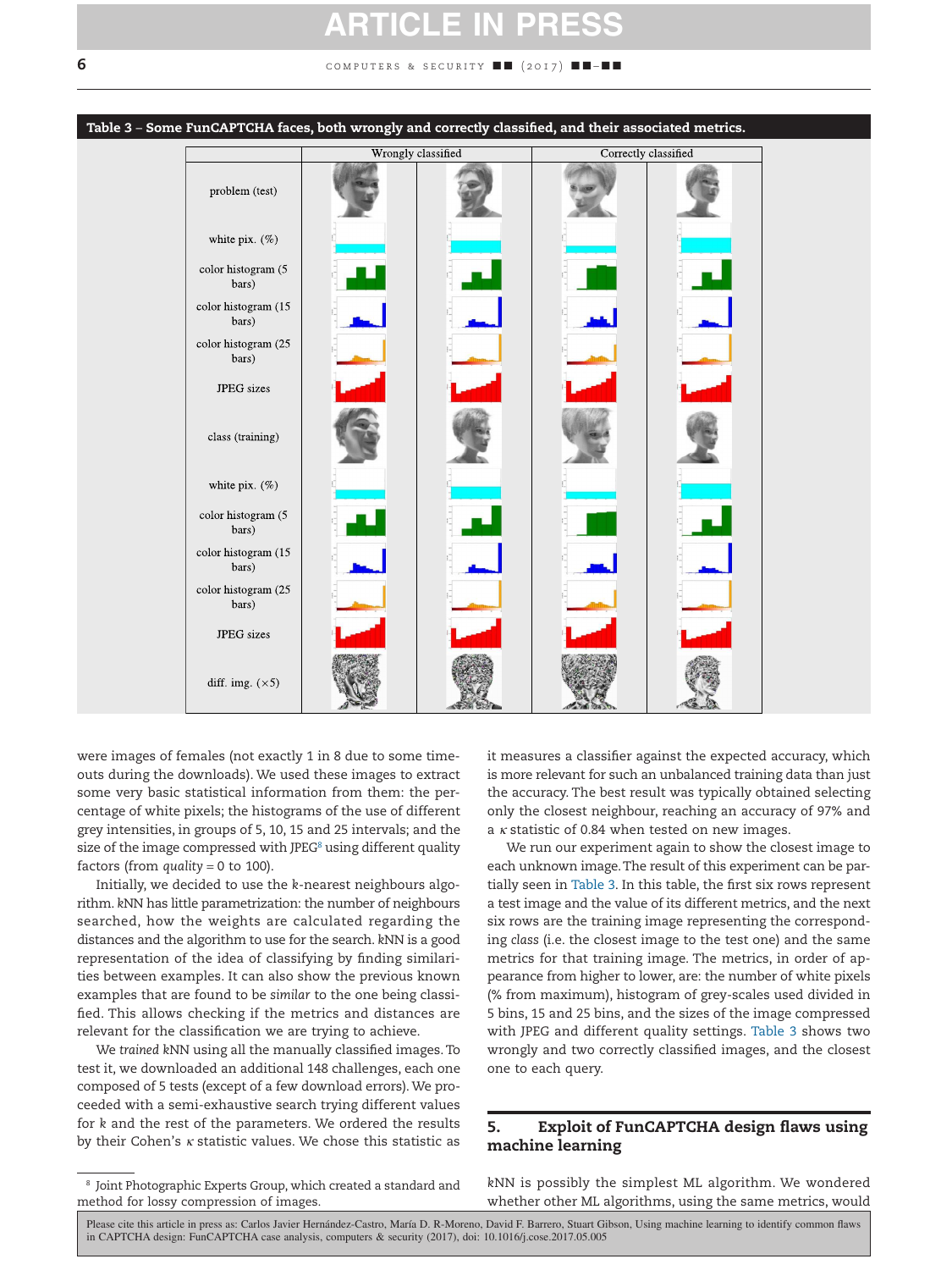## **ARTICLE IN PR**

COMPUTERS & SECURITY  $\blacksquare$  (2017)  $\blacksquare$   $\blacksquare$ 

<span id="page-7-0"></span>

| Table 4 – Best and worst classifiers for off-line gender classification with FunCAPTCHA.                                                                                                                                            |                             |              |                    |  |  |  |  |
|-------------------------------------------------------------------------------------------------------------------------------------------------------------------------------------------------------------------------------------|-----------------------------|--------------|--------------------|--|--|--|--|
| Algorithm                                                                                                                                                                                                                           | Weka class name             | Correct (%)  | $\kappa$ statistic |  |  |  |  |
| A multilayer NN that uses backpropagation to classify instances. All the nodes<br>in the network are sigmoid.                                                                                                                       | MultilayerPerceptron        | 99.19        | 0.96               |  |  |  |  |
| K <sup>*</sup> is an instance-based classifier, that is the class of a test instance is based<br>upon the class of those training instances similar to it. It uses an entropy-<br>based distance function (Cleary and Trigg, 1995). | <b>KStar</b>                | 98.94        | 0.95               |  |  |  |  |
| Nearest-neighbour classifier: uses normalized Euclidean distance to find the<br>training instance closest to the given test instance.                                                                                               | IB1                         | 98.91        | 0.95               |  |  |  |  |
| K-nearest neighbours classifier: selects the appropriate value of K based on<br>cross-validation (Aha and Kibler, 1991).                                                                                                            | IBk                         | 98.91        | 0.95               |  |  |  |  |
| Logistic Model Trees: classification trees with logistic regression functions at the<br>leaves (Landwehr et al., 2005).                                                                                                             | <b>LMT</b>                  | 97.73        | 0.89               |  |  |  |  |
| Multinomial logistic regression model with a ridge estimator (le Cessie and van<br>Houwelingen, 1992).                                                                                                                              | Logistic                    | 97.59        | 0.89               |  |  |  |  |
| Linear logistic regression, with LogitBoost for fitting the logistic models<br>(Landwehr et al., 2005).                                                                                                                             | SimpleLogistic              | 97.43        | 0.88               |  |  |  |  |
| Functional trees: classification trees that could have logistic regression<br>functions at the inner nodes and/or leaves (Gama, 2004).                                                                                              | <b>FT</b>                   | 97.36        | 0.88               |  |  |  |  |
| Stochastic variant of the Pegasos (Primal Estimated sub-GrAdient SOlver for<br>SVM) (Shalev-Shwartz et al., 2007).                                                                                                                  | SPegasos                    | 97.43        | 0.88               |  |  |  |  |
| John Platt's sequential minimal optimization algorithm for training a support<br>vector classifier (Keerthi et al., 2001).                                                                                                          | <b>SMO</b>                  | 96.83        | 0.84               |  |  |  |  |
| Forest of random trees (Breiman, 2001).                                                                                                                                                                                             | RandomForest                | 96.74        | 0.83               |  |  |  |  |
| Class is binarized and one regression model is built for each class value (Frank<br>et al., 1998).                                                                                                                                  | ClassificationViaRegression | 96.41        | 0.83               |  |  |  |  |
| Voted perceptron algorithm by Freund and Schapire.                                                                                                                                                                                  | VotedPerceptron             | 88.63        | 0.13               |  |  |  |  |
| Normalized Gaussian radial basis function network: uses the k-means<br>clustering algorithm to provide the basis functions and learns a logistic<br>regression on top of that.                                                      | RBFNetwork                  | 88.17        | 0.13               |  |  |  |  |
| Locally weighted learning: an instance-based algorithm to assign instance<br>weights. Uses naive Bayes for classification.                                                                                                          | <b>LWL</b>                  | 87.75        | 0.03               |  |  |  |  |
| Meta-classifier that uses a clusterer for classification, like simple k-Means.                                                                                                                                                      | ClassificationViaClustering | 55.56        | 0.01               |  |  |  |  |
| Discriminative Multinomial Naive Bayes classifier.                                                                                                                                                                                  | <b>DMNBtext</b>             | 87.71        | 0.01               |  |  |  |  |
| Bayesian Logistic Regression for both Gaussian and Laplace Priors.                                                                                                                                                                  | BayesianLogisticRegression  | $\mathbf{r}$ | $\mathbf{0}$       |  |  |  |  |
| Uses some base classifiers that are "graded".                                                                                                                                                                                       | Grading                     | 87.64        | $\mathbf{0}$       |  |  |  |  |
| MultiBoosting can be viewed as combining AdaBoost with wagging.                                                                                                                                                                     | MultiBoostAB                | 87.64        | $\mathbf{0}$       |  |  |  |  |
| Selects the best ZeroR classifier (can select others, but this is the default).                                                                                                                                                     | MultiScheme                 | 87.64        | $\mathbf{0}$       |  |  |  |  |
| Implements a single conjunctive ("and") rule learner.                                                                                                                                                                               | ConjunctiveRule             | 87.64        | $\mathbf{0}$       |  |  |  |  |
| Class for building and using a 0-R classifier. Predicts the mode.                                                                                                                                                                   | ZeroR                       | 87.64        | $\mathbf 0$        |  |  |  |  |
| Decision stump, classifies based on entropy.                                                                                                                                                                                        | DecisionStump               | 87.64        | $\mathbf{0}$       |  |  |  |  |

cope better with the problem proposed by FunCAPTCHA. To try other algorithms, we checked the use of different ML frameworks that allow the use of several ML classifiers and have some integration with *Python*. In particular, we looked at Orange and Weka [\(Hall et al., 2014\)](#page-11-17). We decided to use Weka because of the many more classifiers that Weka has out-of-the-box (79 vs. 11 in Orange).

We compared all compatible Weka classifiers with their default parameters, testing them using 5-CV. The selection of the best-performing algorithms was done using the *κ* metric, as the classifiers have to be effective with a heavily unbalanced training and test set. It is worth to note this unbalanced training set caused some problems to several classification algorithms that went along with the *they are all males* classification. Other classifiers were much better at coping with it. The results of these tests are available in [Table 4.](#page-6-0) This table shows the best and worst 12 performers of the whole set. It turned out that the multilayer perceptron, IB1/k, KStar, and treebased algorithms are the ones that perform best.

#### 6. Machine learning attack to the FunCAPTCHA

The effectiveness of the ML classifiers for bypassing the different challenges presented by FunCAPTCHA was determined and hence the strength of the design was assessed.

For that purpose, we created an attack that comprises the following steps:

- 1. Start a local proxy for the HTTP and HTTPS protocols. We use the *proxpy* Open-Source proxy (available at [https://code.google.com/p/proxpy/\)](https://code.google.com/p/proxpy/).
- 2. Open a web browser (Mozilla FireFox) and direct it to the web-page at [https://www.funCAPTCHA.com/contact-us/.](https://www.funCAPTCHA.com/contact-us/) We control this browser instance thanks to the Selenium library. This web-page contains the FunCAPTCHA CAPTCHA at its bottom. We decided not to use the web-page at [https://](https://www.funCAPTCHA.com/demo/) [www.funCAPTCHA.com/demo/](https://www.funCAPTCHA.com/demo/) because of its frequent changes during our analysis, including a period of over a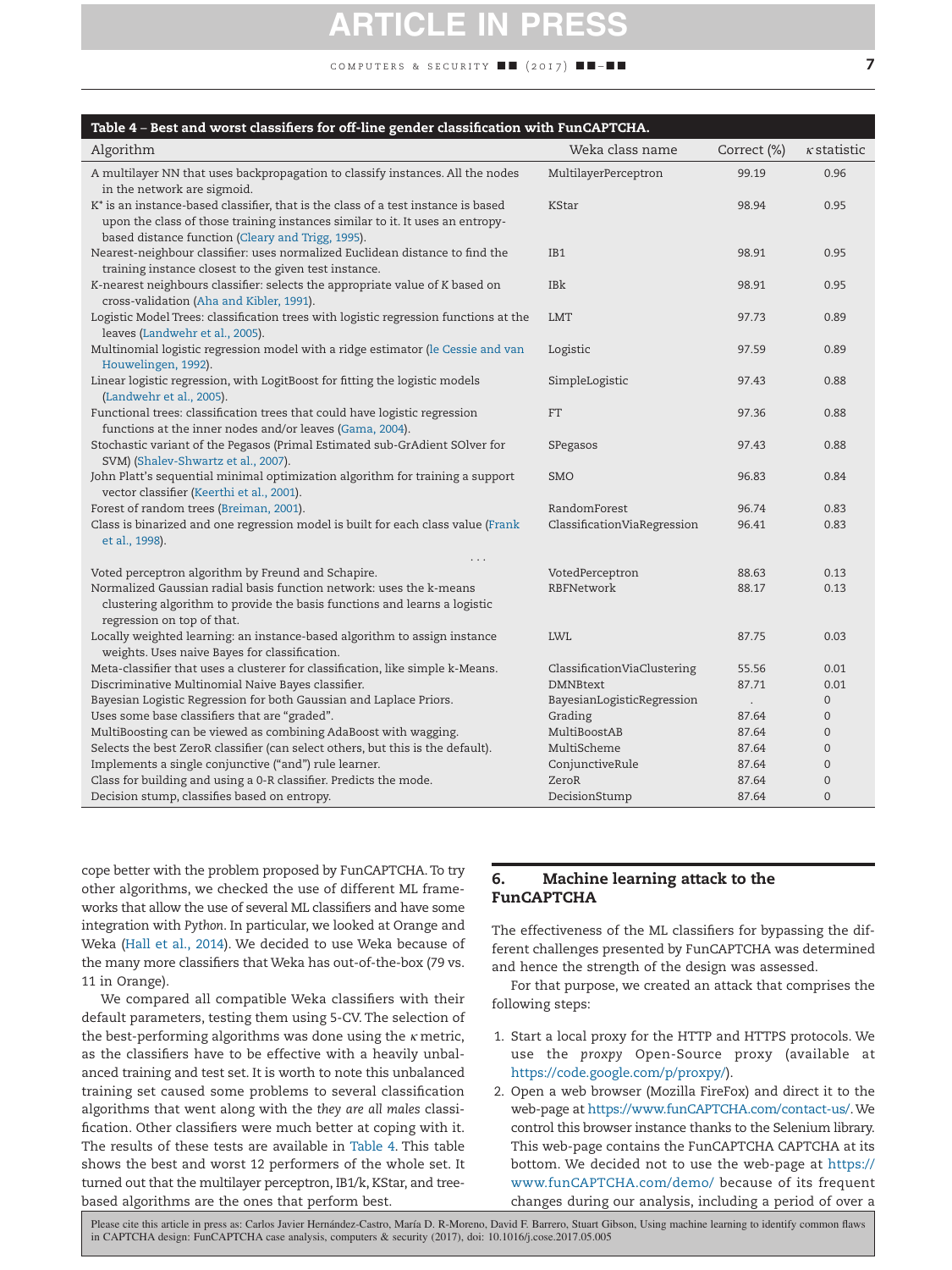<span id="page-8-0"></span>month during which it did not provide any challenge demonstration.

- 3. We wait for the proxy to capture the value of the *challenge\_url* variable that indicates if we are facing an image orientation challenge or a gender classification one.
	- (a) If we are served an image orientation challenge (*challenge\_url* = 001), we restart the process, unless we have done it 2 times already, in which case we wait a random time in between 25 and 115 s.
	- (b) If we are served a gender classification challenge (*challenge\_url* = 002), we read how many images it is composed of by looking at the contents of the array variable *image urls str in the page content.*
- 4. We wait till all images are downloaded by the browser.
- 5. A classifier is run over the sets of 8 images (1, 3 or 5 sets or tests). We use the Weka ML framework [\(Hall et al., 2014\)](#page-11-17) and the previously trained models in Section 5. We check that for each set, one and only one image is classified as a woman.
- (a) If the classifier fails to do so, not classifying one and exactly one as a woman each 8 images, then the challenge is declared failed. This case is counted both as a classification failure and an attack failure. A log is saved, and the process starts again. Note that it is possible to take more intelligent options here in order to increase the success rate of the attack.
- (b) If the classifier classifies one and only one image of each set as a woman, we proceed to the next step in order to send the answers to the server.
- 6. Send the answers to each classification test of the challenge:
	- (a) We locate the solution face on the screen using the SWIFT algorithm as implemented in the OpenCV library.
	- (b) We drag and drop the face to the centre of the challenge using the *pyautogui* library (at GitHub [\(https://](https://github.com/asweigart/pyautogui) [github.com/asweigart/pyautogui\)](https://github.com/asweigart/pyautogui).
	- (c) We wait for the answer from the FunCAPTCHA server. It could be:



#### Fig. 1 – Flow chart of the attack.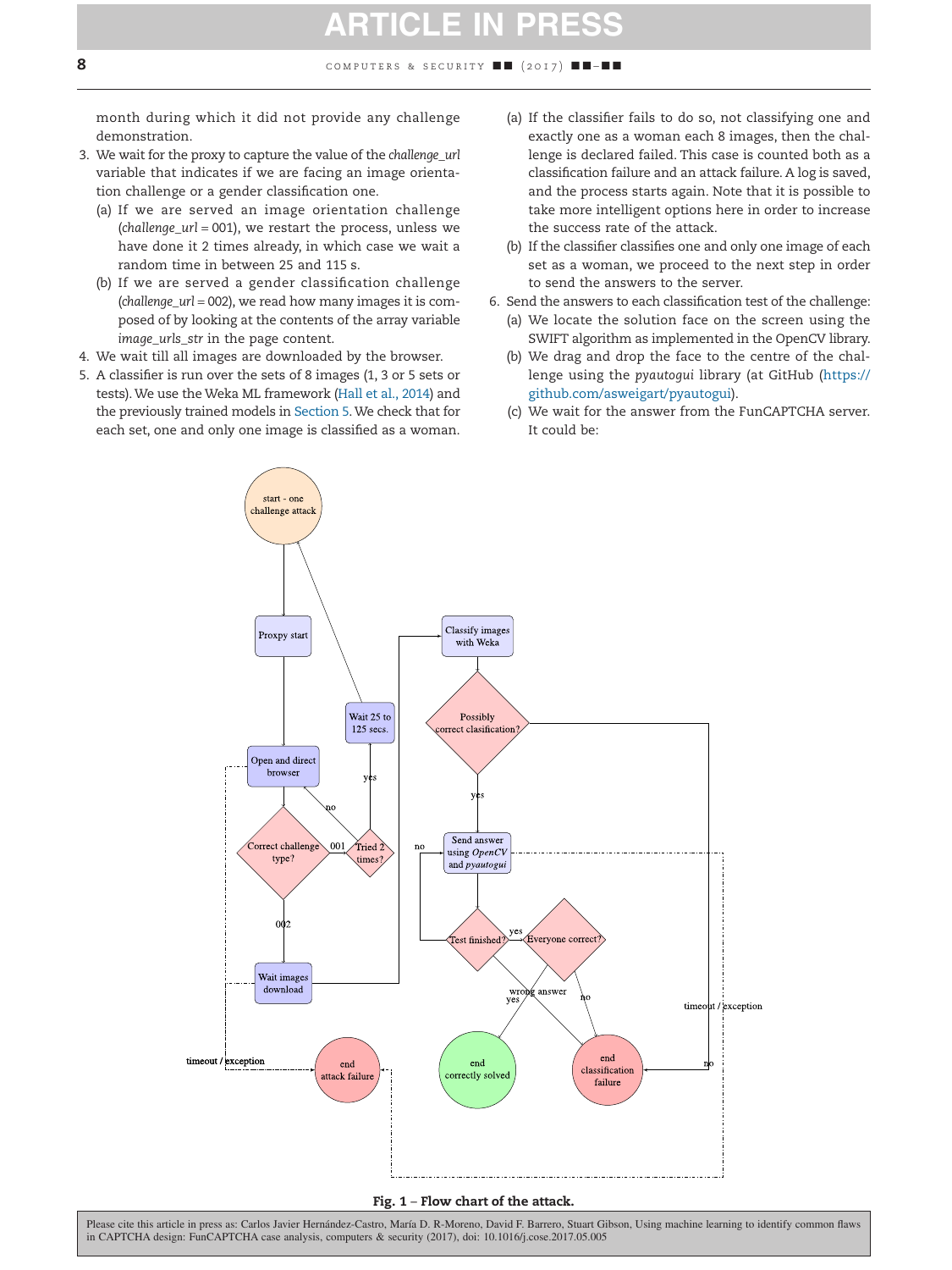### **ARTICLE IN PRE**

COMPUTERS & SECURITY  $\blacksquare$  (2017)  $\blacksquare$   $\blacksquare$ 

- "not solved": we proceed to send the next answer.
- "solved:false": we log the challenge as failed (both for the attack and the classifier).
- "solved:true": we log the challenge as correct.

[Fig. 1](#page-7-0) shows a summarized flow chart of this attack. All steps of the attack had a set time-out that, when reached, would declare that challenge as failed and restart it.

#### 7. Attack results

We ran our attack for the classifiers that performed best on our off-line classification test, and also with the original *k*NN implementation.The behaviour of FunCAPTCHA adapted to the success rate of our attack. In those cases when the attack kept solving correctly the gender classification challenges composed of only 1 test, FunCAPTCHA almost never served us the more difficult 3-test or 5-test challenges. For this reason, we ran each experiment in two versions for each one of ML algorithms used:

- the regular one already described (*basic*), in which we try to solve all gender classification tests presented to us by FunCAPTCHA, and
- the *difficult* one, in which we randomly answered all 1-test challenges thus failing most of them, in order to receive more 3- and 5-test challenges.

With the many restrictions on speed as not to overload the servers, our lengthiest experiments consisted of various series of around 255 full challenges for each one of our experiments. The 255 challenges were seldom reached, as we frequently run into time-outs, errors downloading information, or with the on-screen iteration.

[Table 5](#page-8-0) presents the success rate of the attacks to FunCAPTCHA by different classification algorithms. This table is relevant to know the success rate of our attack in the current FunCAPTCHA implementation. In this table, the first column is the Weka classifier name, the second column shows the classifier accuracy during the attack, and the third column shows the success rate of the attack itself.

The classifier accuracy during the attack is measured per full CAPTCHA challenge, independently of if they are 1-, 3- or 5-test challenges.

FunCAPTCHA is typically going to serve to us more 3- or 5-test challenges the more 1-test challenges we fail. Then a slightly worse classification rate in 1-test challenges triggers a feedback mechanism that can have a major effect on the classification accuracy rate, as it is here measured by full CAPTCHA challenge.

The second half of [Table 5](#page-8-0) answers the question "what would be the success rate of our attack if FunCAPTCHA used only the harder 3-test or 5-test challenges?". It presents the success rate of the attacks to FunCAPTCHA by different classification algorithms.We can see that *MultilayerPerceptron* and *IBk* are among the top overall performers. We can also see that the difference in success rate between classifier and attack is higher than in the first half of the table, as each challenge now involves more communications with the server and thus is more prone to errors.

Fig. 2 shows a combined result of both attacks, summing the results obtained during both the *basic* and *difficult* settings in order to obtain more 3- and 5-test challenges. The bars indicate the success in a scale from 0% to 100% for each subtype. Each bar is divided in two: the classifier success identifying the correct one and only one woman in each of the *n* groups of 8 images for the whole challenge, and the attack success for the whole *n*-test challenge. Along with each bar, we show the confidence interval, estimated for a binomial distribution using the Wald method. The multi-layer perceptron can solve 94.53% of the 1-test challenges, 91.23% of the 3-test challenges and 82.05% of the full 5-test challenges (68.09% attack success).This

Table 5 – Attack results by classifier, for the basic and difficult attack. This table shows the success rate of our attack against the current FunCAPTCHA implementation (basic attack) and answers the question of how successful would our attack be if FunCAPTCHA were to use only their harder challenges (difficult attack).

| Basic attack         |                  |                  |                                     |              |                |
|----------------------|------------------|------------------|-------------------------------------|--------------|----------------|
| Classifier           | % Classifier     | % Attack         | Number of <i>n</i> -test challenges |              |                |
|                      |                  |                  | 1                                   | 3            | 5              |
| IB1                  | $94.02 \pm 0.02$ | $90.42 \pm 0.03$ | 448                                 | 58           | $\mathbf{0}$   |
| KStar                | $93.15 \pm 0.03$ | $89.19 \pm 0.04$ | 252                                 | $\mathbf{1}$ | $\overline{0}$ |
| IBk                  | $92.61 \pm 0.03$ | $88.15 \pm 0.04$ | 264                                 | 98           | $\mathbf{0}$   |
| MultilayerPerceptron | $94.68 \pm 0.03$ | $85.27 \pm 0.04$ | 266                                 | 6            | $\mathbf{1}$   |
| Logistic             | $77.3 \pm 0.05$  | $76.05 \pm 0.05$ | 248                                 | 51           | 9              |
| <b>FT</b>            | $80.59 \pm 0.05$ | $72.9 \pm 0.05$  | 251                                 | 2            | $\mathbf{0}$   |
| kNN                  | $55.65 \pm 0.06$ | $54.07 \pm 0.06$ | 70                                  | 69           | 107            |
| Difficult attack     |                  |                  |                                     |              |                |
| MultilayerPerceptron | $88.35 \pm 0.03$ | $82.69 \pm 0.04$ |                                     | 110          | 46             |
| <b>IBK</b>           | $83.07 \pm 0.04$ | $72.97 \pm 0.05$ |                                     | 98           | 48             |
| KStar                | $75.83 \pm 0.05$ | $62.43 \pm 0.05$ |                                     | 116          | 47             |
| IB1                  | $53.63 \pm 0.04$ | $29.35 \pm 0.04$ |                                     | 72           | 255            |
| <b>FT</b>            | $38.70 \pm 0.05$ | $28.98 \pm 0.05$ |                                     | 125          | 48             |
| kNN                  | $36.80 \pm 0.05$ | $23.71 \pm 0.04$ |                                     | 72           | 119            |
| Logistic             | $24.18 \pm 0.03$ | $18.20 \pm 0.03$ |                                     | 236          | 132            |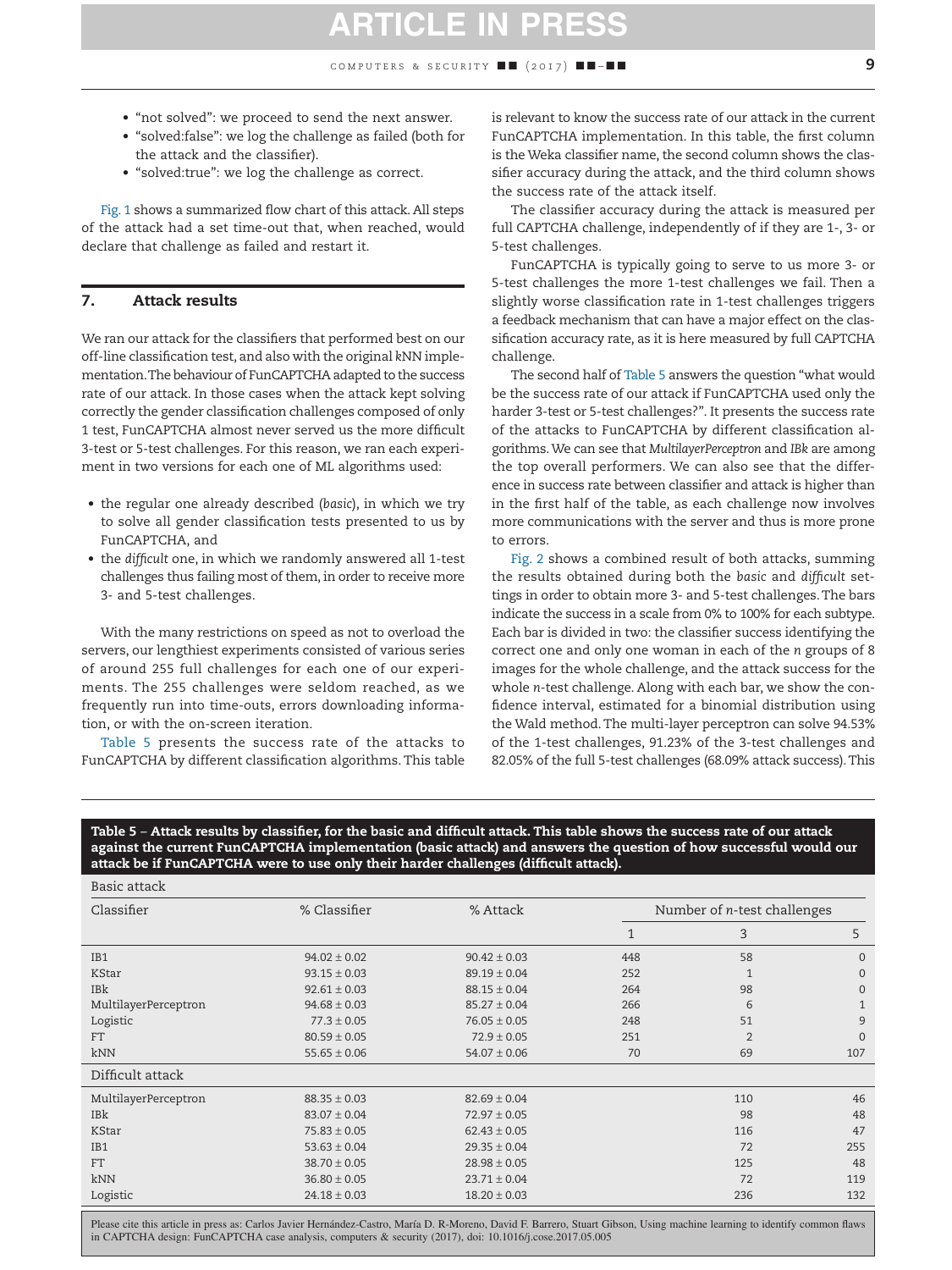### **ARTICLE IN PRESS**

#### 10 computers & security  $\blacksquare$  (2017)  $\blacksquare$



Fig. 2 – Success rate by classifier and challenge type, for both the *basic* and *difficult* attack. Each column corresponds to one classifier. There are three bars per classifier, one per type of challenge (1, 3 and 5-tests). These bars are subdivided each in classification accuracy (for 8-images tests) and attack success rate (lower, as it includes any additional problem during the attack). They show the corresponding confidence interval at 95%. The table below shows the same information numerically. The numbers are the classification success for the whole (1/3/5) 8-images tests, and the numbers between parenthesis are the attack success rate for the same challenges.

means that even if FunCAPTCHA designers decided now to use only their most secure 5-test challenges, this attack would break their CAPTCHA 68.09% of the time.

#### 8. Proposed improvements

In this section we will discuss some possible improvements to the FunCAPTCHA both in general and against this particular attack.

#### *8.1. Answer space*

In general, FunCAPTCHA should never serve 1-test or even 3-test challenges, only challenges composed of 5-tests. 5-tests chal<span id="page-10-8"></span><span id="page-10-7"></span><span id="page-10-6"></span><span id="page-10-5"></span><span id="page-10-4"></span><span id="page-10-3"></span><span id="page-10-2"></span>lenges are the only viable option to make it resilient to brute force attack, also preventing the attacker from easily obtaining automatically labelled images using FunCAPTCHA as an oracle.

<span id="page-10-1"></span>As our attack can break the 1-test challenge 91% of the time, if we want to reach a success rate lower than 0.4% [\(Zhu et al.,](#page-11-15) [2010\)](#page-11-15), we would need to repeat this test  $log_{0.91}(0.004) = 58.54$ times.

<span id="page-10-0"></span>If FunCAPTCHA authors add more possible answers, as our best classifier is able to correctly differentiate the gender 99.19% of the time, that is, correctly solve a 8-image test  $99.19^8 = 93.7\%$ of the time (actually it is 94.5%, but here we are extrapolating using our off-line results), we would need to have *log*0.9919(0.004) = 678 faces among which to pick one female.That seems a little bit too much from a usability point of view.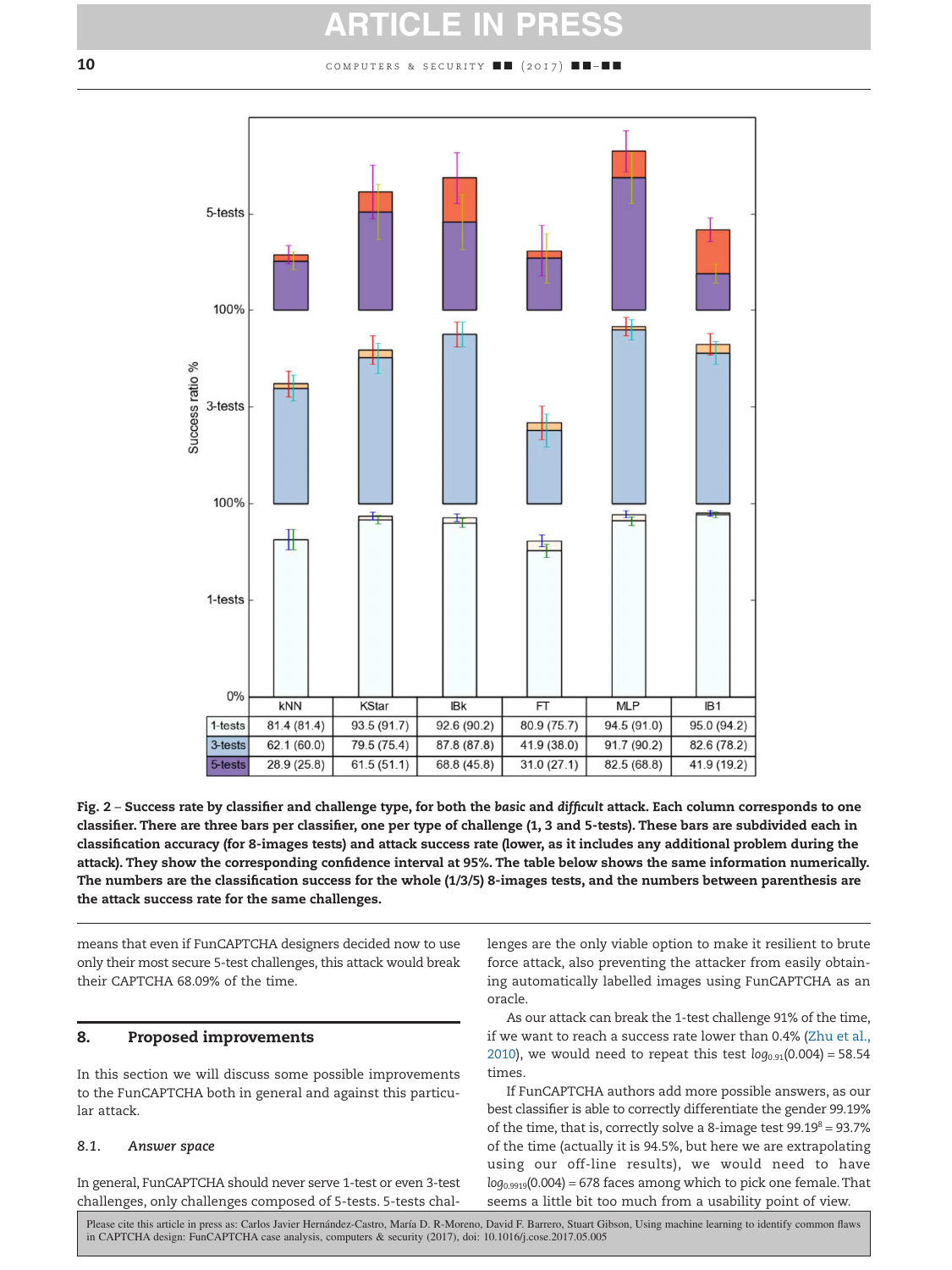#### <span id="page-11-23"></span>*8.2. ML analysis*

<span id="page-11-20"></span><span id="page-11-9"></span>There are some ways to try to prevent the ML attacks that we have presented here. An obvious one would be to use a much larger number of models. This would allow for a bigger chance of *collision* of the metrics used. The models themselves can be studied using the commented ML algorithms to discard those that are too easily classified automatically.

<span id="page-11-10"></span>Model rendering parameters could also be wider. It might be possible that there exists a sweet spot in the rendering parameters (angle, light, etc.) in which ML classification does not perform well while human classification still performs well due to a number of reasons (clues about hair, etc.).

<span id="page-11-13"></span>It is also possible to include measures to distort or homogenize the result of basic statistics from the images (i.e. histogram of grey scales). The aim would be to render the most common and/or trivial statistics completely useless for ML classification.

#### <span id="page-11-17"></span><span id="page-11-5"></span>*8.3. Resilience*

Nothing prevents the authors of FunCAPTCHA from having new models in their reserve to make A/B tests, either in general or against a particular client This strategy would allow not only to automatically detect attacks but to reply to them in real time.

If a large-enough number of models is present, this could mean that in reality the CAPTCHA would be able to detect and adapt to attack scenarios.

<span id="page-11-8"></span>By everything mentioned above, it is unclear to us at this point whether these measures would render FunCAPTCHA secure against this kind of attack. After a new redesign, a full new security analysis should be done. Even if the redesign can cope with this attack and variants of it, it is certainly unclear whether this subset of the gender classification problem would be secure against the recent advances in image classification, more precisely Deep Convolutional Neural Networks [\(Ciregan et al., 2012; Krizhevsky et al., 2012; LeCun et al., 1998\)](#page-10-2).

#### 9. Conclusions

In this paper, we analyse the security of a production CAPTCHA called FunCAPTCHA. It is the first commercial proposal to our knowledge to implement the idea of gender classification as the basic way to tell computers and humans apart. We analyse its current implementation as of July to October 2015. The authors of FunCAPTCHA claim it to be broadly used, never broken, and with a high security level.

<span id="page-11-22"></span><span id="page-11-16"></span>We analyse its security and find possible flaws in its design. These weaknesses give a hint that the problem posed by the CAPTCHA designers might be a small subset of the general problem, not carefully chosen, and not representative.

<span id="page-11-14"></span>To analyse whether this is the case, we use a general method based on extracting simple and generic metrics and analyse then using ML algorithms to try to find correlations between the challenges and their correct answers.

We see that the particular problem proposed by FunCAPTCHA can be solved. We confirm this through an attack that can bypass FunCAPTCHA 90% of times. Even if the authors of FunCAPTCHA would only use their most difficult 5-test challenges, this attack would be able to pass it at least 68% of the time. Our attack does not solve the general gender classification problem but exploits design weaknesses.

This is an unexpected result given the apparent complexity of the base AI problem (at least when using the most demanding examples) and the simple attack methods used.We thus find the security of their CAPTCHA to be unexpectedly low.We present some possible ways to partially solve these design flaws.

<span id="page-11-19"></span><span id="page-11-18"></span>The security analysis we present is very generic and can be applied to other CAPTCHA designs with minor variations. It constitutes a low-cost way to check for flaws that would allow sidechannel attacks against them. We plan on using similar security analysis techniques and ideas to test the security of other HIPs.

#### <span id="page-11-2"></span>Acknowledgements

<span id="page-11-0"></span>The work is supported by the Universidad de Alcalá project 2016/00351/001, and MINECO project Epheme-CH TIN2014-56494-C4-4-P.

<span id="page-11-11"></span>The first author wants to thank, in no particular order, Julio H.O., Declan J. H.C., Julio C. H.C., Женя C., Carmen C.V. and Лена C. for their contributions and support.

#### <span id="page-11-21"></span><span id="page-11-7"></span>REFERENCES

- [Aha D, Kibler D. Instance-based learning algorithms. Mach Learn](http://refhub.elsevier.com/S0167-4048(17)30112-8/sr0010) [1991;6:37–66.](http://refhub.elsevier.com/S0167-4048(17)30112-8/sr0010)
- [Alsuhibany SA. Optimising CAPTCHA generation. In Availability,](http://refhub.elsevier.com/S0167-4048(17)30112-8/sr0015) [Reliability and Security \(ARES\), 2011 Sixth International](http://refhub.elsevier.com/S0167-4048(17)30112-8/sr0015) [Conference on, pages 740–745; 2011. doi:10.1109/](http://refhub.elsevier.com/S0167-4048(17)30112-8/sr0015) [ARES.2011.114.](http://refhub.elsevier.com/S0167-4048(17)30112-8/sr0015)
- [Anderson R. Security in open versus closed systems the dance](http://refhub.elsevier.com/S0167-4048(17)30112-8/sr0020) [of Boltzmann, Coase and Moore. at Open Source Software](http://refhub.elsevier.com/S0167-4048(17)30112-8/sr0020) [Economics, 2002.](http://refhub.elsevier.com/S0167-4048(17)30112-8/sr0020)
- [Breiman L. Random forests. Mach Learn 2001;45\(1\):5–32.](http://refhub.elsevier.com/S0167-4048(17)30112-8/sr0025)
- <span id="page-11-1"></span>[Bursztein E, Martin M, Mitchell J. Text-based CAPTCHA strengths](http://refhub.elsevier.com/S0167-4048(17)30112-8/sr0030) [and weaknesses. In Proceedings of the 18th ACM Conference](http://refhub.elsevier.com/S0167-4048(17)30112-8/sr0030) [on Computer and Communications Security, CCS '11, pages](http://refhub.elsevier.com/S0167-4048(17)30112-8/sr0030) [125–138, New York, NY, USA; 2011. ACM. ISBN 978-1-4503-](http://refhub.elsevier.com/S0167-4048(17)30112-8/sr0030) 0948-6. [http://doi.acm.org/10.1145/2046707.2046724.](http://doi.acm.org/10.1145/2046707.2046724)
- <span id="page-11-12"></span>[Ciregan D, Meier U, Schmidhuber J. Multi-column deep neural](http://refhub.elsevier.com/S0167-4048(17)30112-8/sr0035) [networks for image classification. In Computer Vision and](http://refhub.elsevier.com/S0167-4048(17)30112-8/sr0035) [Pattern Recognition \(CVPR\), 2012 IEEE Conference on, pages](http://refhub.elsevier.com/S0167-4048(17)30112-8/sr0035) [3642–3649. IEEE, 2012.](http://refhub.elsevier.com/S0167-4048(17)30112-8/sr0035)
- <span id="page-11-6"></span>[Cleary JG, Trigg LE. K\\*: an instance-based learner using an](http://refhub.elsevier.com/S0167-4048(17)30112-8/sr0040) [entropic distance measure. In 12th International Conference](http://refhub.elsevier.com/S0167-4048(17)30112-8/sr0040) [on Machine Learning, pages 108–114, 1995.](http://refhub.elsevier.com/S0167-4048(17)30112-8/sr0040)
- [D'Souza D, Polina PC, Yampolskiy RV. Avatar CAPTCHA: telling](http://refhub.elsevier.com/S0167-4048(17)30112-8/sr0045) [computers and humans apart via face classification. In](http://refhub.elsevier.com/S0167-4048(17)30112-8/sr0045) [Electro/Information Technology \(EIT\), 2012 IEEE International](http://refhub.elsevier.com/S0167-4048(17)30112-8/sr0045) [Conference on, pages 1–6, 2012. doi:10.1109/EIT.2012.6220734.](http://refhub.elsevier.com/S0167-4048(17)30112-8/sr0045)
- <span id="page-11-4"></span><span id="page-11-3"></span>[Elson J, Douceur JR, Howell J, Saul J. Asirra: a CAPTCHA that](http://refhub.elsevier.com/S0167-4048(17)30112-8/sr0050) [exploits interest-aligned manual image categorization. In CCS](http://refhub.elsevier.com/S0167-4048(17)30112-8/sr0050) ['07: Proceedings of the 14th ACM conference on Computer](http://refhub.elsevier.com/S0167-4048(17)30112-8/sr0050) [and communications security, pages 366–374, New York, NY,](http://refhub.elsevier.com/S0167-4048(17)30112-8/sr0050) USA; 2007. ISBN 9781595937032. [http://dx.doi.org/10.1145/](http://dx.doi.org/10.1145/1315245.1315291) [1315245.1315291.](http://dx.doi.org/10.1145/1315245.1315291)
- <span id="page-11-15"></span>[Fidas CA, Voyiatzis AG, Avouris NM. On the necessity of user](http://refhub.elsevier.com/S0167-4048(17)30112-8/sr0055)[friendly CAPTCHA. In Proceedings of the SIGCHI Conference](http://refhub.elsevier.com/S0167-4048(17)30112-8/sr0055) [on Human Factors in Computing Systems, CHI '11, pages](http://refhub.elsevier.com/S0167-4048(17)30112-8/sr0055) [2623–2626, New York, NY, USA, 2011. ACM. ISBN 978-1-4503-](http://refhub.elsevier.com/S0167-4048(17)30112-8/sr0055) 0228-9. [http://doi.acm.org/10.1145/1978942.1979325.](http://doi.acm.org/10.1145/1978942.1979325)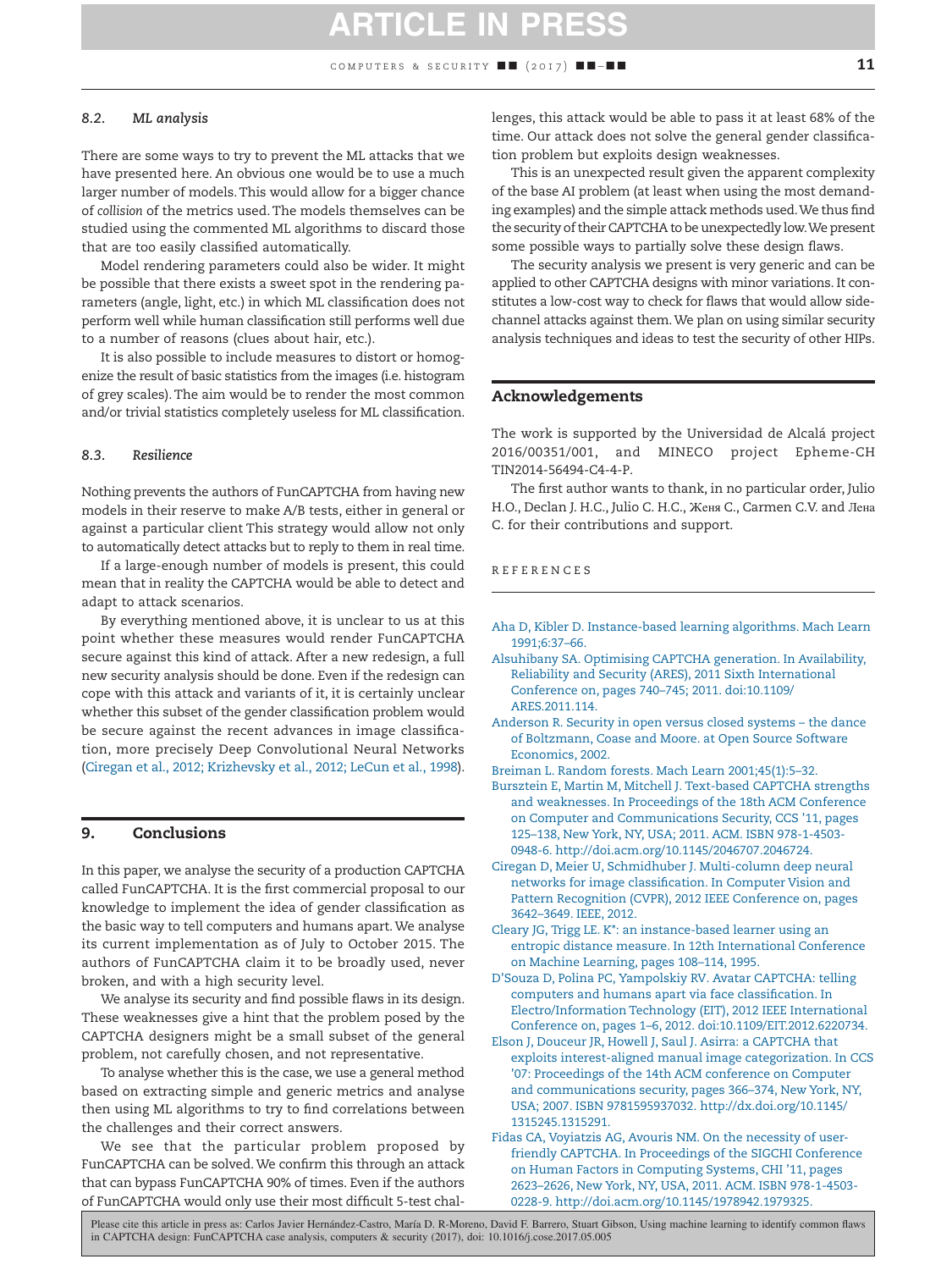[Frank E, Wang Y, Inglis S, Holmes G, Witten IH. Using model trees](http://refhub.elsevier.com/S0167-4048(17)30112-8/sr0060) [for classification. Mach Learn 1998;32\(1\):63–76.](http://refhub.elsevier.com/S0167-4048(17)30112-8/sr0060)

- [Gama J. Functional trees. Mach Learn 2004;55\(3\):219–50.](http://refhub.elsevier.com/S0167-4048(17)30112-8/sr0065) [Golle P. Machine learning attacks against the Asirra CAPTCHA.](http://refhub.elsevier.com/S0167-4048(17)30112-8/sr0070) [In Proceedings of the 5th Symposium on Usable Privacy and](http://refhub.elsevier.com/S0167-4048(17)30112-8/sr0070) [Security, SOUPS 2009, Mountain View, California, USA, July](http://refhub.elsevier.com/S0167-4048(17)30112-8/sr0070) [15–17, 2009, ACM International Conference Proceeding Series.](http://refhub.elsevier.com/S0167-4048(17)30112-8/sr0070) [ACM, 2009. ISBN 978-1-60558-736-3.](http://refhub.elsevier.com/S0167-4048(17)30112-8/sr0070)
- [Goodfellow IJ, Bulatov Y, Ibarz J, Arnoud S, Shet VD. Multi-digit](http://refhub.elsevier.com/S0167-4048(17)30112-8/sr0075) [number recognition from street view imagery using deep](http://refhub.elsevier.com/S0167-4048(17)30112-8/sr0075) [convolutional neural networks. CoRR, abs/1312.6082; 2013.](http://refhub.elsevier.com/S0167-4048(17)30112-8/sr0075) Available from: [http://arxiv.org/abs/1312.6082.](http://arxiv.org/abs/1312.6082)
- [Goodfellow IJ, Shlens J, Szegedy C. Explaining and harnessing](http://refhub.elsevier.com/S0167-4048(17)30112-8/sr0080) [adversarial examples. arXiv preprint arXiv:1412.6572; 2014.](http://refhub.elsevier.com/S0167-4048(17)30112-8/sr0080)
- [Gossweiler R, Kamvar M, Baluja S. What's up CAPTCHA?: a](http://refhub.elsevier.com/S0167-4048(17)30112-8/sr0085) [CAPTCHA based on image orientation. In Proceedings of the](http://refhub.elsevier.com/S0167-4048(17)30112-8/sr0085) [18th International Conference on World Wide Web, WWW '09,](http://refhub.elsevier.com/S0167-4048(17)30112-8/sr0085) [pages 841–850, New York, NY, USA; 2009. ACM. ISBN 978-1-](http://refhub.elsevier.com/S0167-4048(17)30112-8/sr0085) 60558-487-4. [http://doi.acm.org/10.1145/1526709.1526822.](http://doi.acm.org/10.1145/1526709.1526822)
- [Hall M, Frank E, Holmes G, Pfahringer B, Reutemann P, Witten IH.](http://refhub.elsevier.com/S0167-4048(17)30112-8/sr0090) [The Weka data mining software: an update. SIGKDD Explor.](http://refhub.elsevier.com/S0167-4048(17)30112-8/sr0090) [Newsl, 2014.](http://refhub.elsevier.com/S0167-4048(17)30112-8/sr0090)
- [Harry "Dark SEO". Letter derrotation; 2008a. Available from:](http://refhub.elsevier.com/S0167-4048(17)30112-8/sr0095) [https://web.archive.org/web/20080611182905/http://www](https://web.archive.org/web/20080611182905/http://www.darkseoprogramming.com/2008/04/05/letter-derotation/) [.darkseoprogramming.com/2008/04/05/letter-derotation/.](https://web.archive.org/web/20080611182905/http://www.darkseoprogramming.com/2008/04/05/letter-derotation/)
- [Harry "Dark SEO". Phpbb3 CAPTCHA is super easy. 2008b.](http://refhub.elsevier.com/S0167-4048(17)30112-8/sr0100) Available from: [https://web.archive.org/web/20080701082455/](https://web.archive.org/web/20080701082455/http://www.darkseoprogramming.com/2008/05/12/phpbb3-captcha-is-super-easy/) [http://www.darkseoprogramming.com/2008/05/12/phpbb3](https://web.archive.org/web/20080701082455/http://www.darkseoprogramming.com/2008/05/12/phpbb3-captcha-is-super-easy/) [captcha-is-super-easy/.](https://web.archive.org/web/20080701082455/http://www.darkseoprogramming.com/2008/05/12/phpbb3-captcha-is-super-easy/)
- [Hernández-Castro CJ, Ribagorda Garnacho A, Saez Y. Side](http://refhub.elsevier.com/S0167-4048(17)30112-8/sr0105)[channel attack on the HumanAuth CAPTCHA. In Proceedings](http://refhub.elsevier.com/S0167-4048(17)30112-8/sr0105) [of the International Conference on Security and Cryptography](http://refhub.elsevier.com/S0167-4048(17)30112-8/sr0105) [\(Secrypt\), 2010.](http://refhub.elsevier.com/S0167-4048(17)30112-8/sr0105)
- [Hernández-Castro CJ, R-Moreno MD, Barrero DF. Using jpeg to](http://refhub.elsevier.com/S0167-4048(17)30112-8/sr0110) [measure image continuity and break Capy and other puzzle](http://refhub.elsevier.com/S0167-4048(17)30112-8/sr0110) [CAPTCHAs. IEEE Internet Comput 2015;19\(6\):46–53.](http://refhub.elsevier.com/S0167-4048(17)30112-8/sr0110) [doi:10.1109/MIC.2015.127. ISSN 1089-7801.](http://refhub.elsevier.com/S0167-4048(17)30112-8/sr0110)
- [Hernandez-Castro CJ, Ribagorda A. Pitfalls in CAPTCHA design](http://refhub.elsevier.com/S0167-4048(17)30112-8/sr0115) [and implementation: the math CAPTCHA, a case study.](http://refhub.elsevier.com/S0167-4048(17)30112-8/sr0115) [Computers & Secur 2009a;doi:10.1016/j.cose.2009.06.006. ISSN](http://refhub.elsevier.com/S0167-4048(17)30112-8/sr0115) [01674048.](http://refhub.elsevier.com/S0167-4048(17)30112-8/sr0115)
- [Hernandez-Castro CJ, Ribagorda A, Saez Y. Side-channel attack](http://refhub.elsevier.com/S0167-4048(17)30112-8/sr0120) on labeling CAPTCHAs; 2009b. Available from: [http://arxiv.org/](http://arxiv.org/abs/0908.1185) [abs/0908.1185.](http://arxiv.org/abs/0908.1185)
- [Hernandez-Castro CJ, Ribagorda A, Hernandez-Castro JC. On the](http://refhub.elsevier.com/S0167-4048(17)30112-8/sr0125) [strength of egglue and other logic CAPTCHAs. In Proceedings](http://refhub.elsevier.com/S0167-4048(17)30112-8/sr0125) [of the International Conference on Security and](http://refhub.elsevier.com/S0167-4048(17)30112-8/sr0125) [Cryptography, pages 157–167; 2011.](http://refhub.elsevier.com/S0167-4048(17)30112-8/sr0125)
- [Hernandez-Castro CJ, Barrero DF, R-Moreno MD. A machine](http://refhub.elsevier.com/S0167-4048(17)30112-8/sr0130) [learning attack against the civil rights CAPTCHA. In](http://refhub.elsevier.com/S0167-4048(17)30112-8/sr0130) [Proceedings of the 8th International Symposium on](http://refhub.elsevier.com/S0167-4048(17)30112-8/sr0130) [Intelligent Distributed Computing – IDC2014, 2014.](http://refhub.elsevier.com/S0167-4048(17)30112-8/sr0130)
- [Hindle A, Godfrey MW, Holt RC. Reverse engineering CAPTCHAs,](http://refhub.elsevier.com/S0167-4048(17)30112-8/sr0135) [2008.](http://refhub.elsevier.com/S0167-4048(17)30112-8/sr0135)
- [Hoepman J-H, Jacobs B. Increased security through open source.](http://refhub.elsevier.com/S0167-4048(17)30112-8/sr0140) [Commun ACM 2007;50\(1\):79–83. doi:10.1145/1188913.1188921.](http://refhub.elsevier.com/S0167-4048(17)30112-8/sr0140) [ISSN 0001-0782.](http://refhub.elsevier.com/S0167-4048(17)30112-8/sr0140)
- [Keerthi SS, Shevade SK, Bhattacharyya C, Murthy KRK.](http://refhub.elsevier.com/S0167-4048(17)30112-8/sr0145) [Improvements to Platt's SMO algorithm for SVM classifier](http://refhub.elsevier.com/S0167-4048(17)30112-8/sr0145) [design. Neural Comput 2001;13\(3\):637–49.](http://refhub.elsevier.com/S0167-4048(17)30112-8/sr0145)
- [Kim J, Kim S, Yang J, Ryu J-H, Wohn K. FaceCAPTCHA: a CAPTCHA](http://refhub.elsevier.com/S0167-4048(17)30112-8/sr0150) [that identifies the gender of face images unrecognized by](http://refhub.elsevier.com/S0167-4048(17)30112-8/sr0150) [existing gender classifiers. Multimed Tools Appl 2014;72\(2\):](http://refhub.elsevier.com/S0167-4048(17)30112-8/sr0150) [1215–37. doi:10.1007/s11042-013-1422-z. ISSN 1380-7501.](http://refhub.elsevier.com/S0167-4048(17)30112-8/sr0150)
- [Kim J-W, Chung W-K, Cho H-G. A new image-based CAPTCHA](http://refhub.elsevier.com/S0167-4048(17)30112-8/sr0155) [using the orientation of the polygonally cropped sub-images.](http://refhub.elsevier.com/S0167-4048(17)30112-8/sr0155) [Visual Comput 2010;26\(6–8\):1135–43. doi:10.1007/s00371-010](http://refhub.elsevier.com/S0167-4048(17)30112-8/sr0155) [-0469-3. ISSN 0178-2789.](http://refhub.elsevier.com/S0167-4048(17)30112-8/sr0155)
- [Krizhevsky A, Sutskever I, Hinton GE. ImageNet classification](http://refhub.elsevier.com/S0167-4048(17)30112-8/sr0160) [with deep convolutional neural networks. In F. Pereira,](http://refhub.elsevier.com/S0167-4048(17)30112-8/sr0160) [C. J. C. Burges, L. Bottou, and K. Q. Weinberger, editors,](http://refhub.elsevier.com/S0167-4048(17)30112-8/sr0160) [Advances in Neural Information Processing Systems](http://refhub.elsevier.com/S0167-4048(17)30112-8/sr0160) [25, pages 1097–1105. Curran Associates, Inc.; 2012.](http://refhub.elsevier.com/S0167-4048(17)30112-8/sr0160) Available from: [http://papers.nips.cc/paper/4824](http://papers.nips.cc/paper/4824-imagenet-classification-with-deep-convolutional-neural-networks.pdf) [-imagenet-classification-with-deep-convolutional](http://papers.nips.cc/paper/4824-imagenet-classification-with-deep-convolutional-neural-networks.pdf) [-neural-networks.pdf.](http://papers.nips.cc/paper/4824-imagenet-classification-with-deep-convolutional-neural-networks.pdf)
- [le Cessie S, van Houwelingen JC. Ridge estimators in logistic](http://refhub.elsevier.com/S0167-4048(17)30112-8/sr0165) [regression. Appl Stat 1992;41\(1\):191–201.](http://refhub.elsevier.com/S0167-4048(17)30112-8/sr0165)
- [Landwehr N, Hall M, Frank E. Logistic model trees. Mach Learn](http://refhub.elsevier.com/S0167-4048(17)30112-8/sr0170) [2005;95\(1–2\):161–205.](http://refhub.elsevier.com/S0167-4048(17)30112-8/sr0170)
- [LeCun Y, Bottou L, Bengio Y, Haffner P. Gradient-based learning](http://refhub.elsevier.com/S0167-4048(17)30112-8/sr0175) [applied to document recognition. P IEEE 1998;86\(11\):2278–324.](http://refhub.elsevier.com/S0167-4048(17)30112-8/sr0175) [doi:10.1109/5.726791. ISSN 0018-9219.](http://refhub.elsevier.com/S0167-4048(17)30112-8/sr0175)
- [Mohamed M, Sachdeva N, Georgescu M, Gao S, Saxena N,](http://refhub.elsevier.com/S0167-4048(17)30112-8/sr0180) [Zhang C, et al. Three-way dissection of a game-CAPTCHA:](http://refhub.elsevier.com/S0167-4048(17)30112-8/sr0180) [automated attacks, relay attacks, and usability. CoRR, abs/](http://refhub.elsevier.com/S0167-4048(17)30112-8/sr0180) [1310.1540, 2013.](http://refhub.elsevier.com/S0167-4048(17)30112-8/sr0180)
- [Naor M. Verification of a human in the loop or identification via](http://refhub.elsevier.com/S0167-4048(17)30112-8/sr0185) the Turing test; 1996. Available from: [http://www.wisdom](http://www.wisdom.weizmann.ac.il/~naor/PAPERS/human.ps) [.weizmann.ac.il/~naor/PAPERS/human.ps.](http://www.wisdom.weizmann.ac.il/~naor/PAPERS/human.ps)
- [Osadchy M, Hernandez-Castro J, Gibson S, Dunkelman O, Pérez-](http://refhub.elsevier.com/S0167-4048(17)30112-8/sr9000)Cabo D. ″[No bot expects the DeepCAPTCHA! Introducing](http://refhub.elsevier.com/S0167-4048(17)30112-8/sr9000) [Immutable Adversarial Examples with Applications to](http://refhub.elsevier.com/S0167-4048(17)30112-8/sr9000) CAPTCHA″[. IEEE Transactions on Information Forensics and](http://refhub.elsevier.com/S0167-4048(17)30112-8/sr9000) [Security, in print. 2017](http://refhub.elsevier.com/S0167-4048(17)30112-8/sr9000)
- [Santamarta R. Breaking Gmail's audio CAPTCHA; 2008. Available](http://refhub.elsevier.com/S0167-4048(17)30112-8/sr0190) from: [http://blog.wintercore.com/?p](http://blog.wintercore.com/?p=11)=11.
- [Shalev-Shwartz S, Singer Y, Srebro N. Pegasos: primal estimated](http://refhub.elsevier.com/S0167-4048(17)30112-8/sr0195) [sub-gradient solver for SVM. In 24th International Conference](http://refhub.elsevier.com/S0167-4048(17)30112-8/sr0195) [on Machine Learning, pages 807–814, 2007.](http://refhub.elsevier.com/S0167-4048(17)30112-8/sr0195)
- [Sivakorn S, Polakis I, Keromytis AD. I am robot: \(deep\) learning to](http://refhub.elsevier.com/S0167-4048(17)30112-8/sr0200) [break semantic image CAPTCHAs. In Proceedings of the 1st](http://refhub.elsevier.com/S0167-4048(17)30112-8/sr0200) [IEEE European Symposium on Security and Privacy, EuroSP](http://refhub.elsevier.com/S0167-4048(17)30112-8/sr0200) ['16, 2016.](http://refhub.elsevier.com/S0167-4048(17)30112-8/sr0200)
- [Swire P. A model for when disclosure helps security: what is](http://refhub.elsevier.com/S0167-4048(17)30112-8/sr0205) [different about computer and network security? J Telecomm](http://refhub.elsevier.com/S0167-4048(17)30112-8/sr0205) [High Tech Law 2004;2.](http://refhub.elsevier.com/S0167-4048(17)30112-8/sr0205)
- [Tam J, Simsa J, Hyde S, von Ahn L. Breaking audio CAPTCHAs.](http://refhub.elsevier.com/S0167-4048(17)30112-8/sr0210) [Advances in Neural Information Processing Systems \(NIPS\),](http://refhub.elsevier.com/S0167-4048(17)30112-8/sr0210) [2008.](http://refhub.elsevier.com/S0167-4048(17)30112-8/sr0210)
- [von Ahn L, Blum M, Hopper NJ, Langford J. CAPTCHA:](http://refhub.elsevier.com/S0167-4048(17)30112-8/sr0215) [Using hard AI problems for security. In Proceedings of](http://refhub.elsevier.com/S0167-4048(17)30112-8/sr0215) [Eurocrypt, volume 2656, pages 294–311; 2003. Available](http://refhub.elsevier.com/S0167-4048(17)30112-8/sr0215) from: [http://citeseerx.ist.psu.edu/viewdoc/](http://citeseerx.ist.psu.edu/viewdoc/summary?doi=10.1.1.13.3335) summary?doi=[10.1.1.13.3335.](http://citeseerx.ist.psu.edu/viewdoc/summary?doi=10.1.1.13.3335)
- [Vikram S, Fan Y, Gu G. SEMAGE: a new image-based two-factor](http://refhub.elsevier.com/S0167-4048(17)30112-8/sr0220) [CAPTCHA. In Proceedings of the 27th Annual Computer](http://refhub.elsevier.com/S0167-4048(17)30112-8/sr0220) [Security Applications Conference, ACSAC '11, pages 237–246,](http://refhub.elsevier.com/S0167-4048(17)30112-8/sr0220) [New York, NY, USA, 2011. ACM. ISBN 978-1-4503-0672-0.](http://refhub.elsevier.com/S0167-4048(17)30112-8/sr0220) [http://doi.acm.org/10.1145/2076732.2076766.](http://doi.acm.org/10.1145/2076732.2076766)
- Warner O. KittenAuth; 2009. Available from: [http://www.thepcspy](http://www.thepcspy.com/kittenauth) [.com/kittenauth.](http://www.thepcspy.com/kittenauth)
- [Wieser W. CAPTCHA recognition via averaging; 2007. Available](http://refhub.elsevier.com/S0167-4048(17)30112-8/sr0230) from: [http://www.triplespark.net/misc/captcha/.](http://www.triplespark.net/misc/captcha/)
- [Wilkins J. Strong CAPTCHA guidelines; 2010. Available from:](http://refhub.elsevier.com/S0167-4048(17)30112-8/sr0235) [http://bitland.net/captcha.pdf.](http://bitland.net/captcha.pdf)
- [Yan J, El Ahmad AS. Breaking visual CAPTCHAs with naïve](http://refhub.elsevier.com/S0167-4048(17)30112-8/sr0240) [pattern recognition algorithms, 2008a.](http://refhub.elsevier.com/S0167-4048(17)30112-8/sr0240)
- [Yan J, El Ahmad AS. A low-cost attack on a Microsoft CAPTCHA,](http://refhub.elsevier.com/S0167-4048(17)30112-8/sr0245) [2008b.](http://refhub.elsevier.com/S0167-4048(17)30112-8/sr0245)
- [Zhu BB, Yan J, Li Q, Yang C, Liu J, Xu N, et al. Attacks and design](http://refhub.elsevier.com/S0167-4048(17)30112-8/sr0250) [of image recognition CAPTCHAs. In Proceedings of the 17th](http://refhub.elsevier.com/S0167-4048(17)30112-8/sr0250) [ACM conference on computer and communications security,](http://refhub.elsevier.com/S0167-4048(17)30112-8/sr0250) [CCS '10, pages 187–200, New York, NY, USA; 2010. ACM. ISBN](http://refhub.elsevier.com/S0167-4048(17)30112-8/sr0250) 978-1-4503-0245-6. [http://doi.acm.org/10.1145/](http://doi.acm.org/10.1145/1866307.1866329) [1866307.1866329.](http://doi.acm.org/10.1145/1866307.1866329)